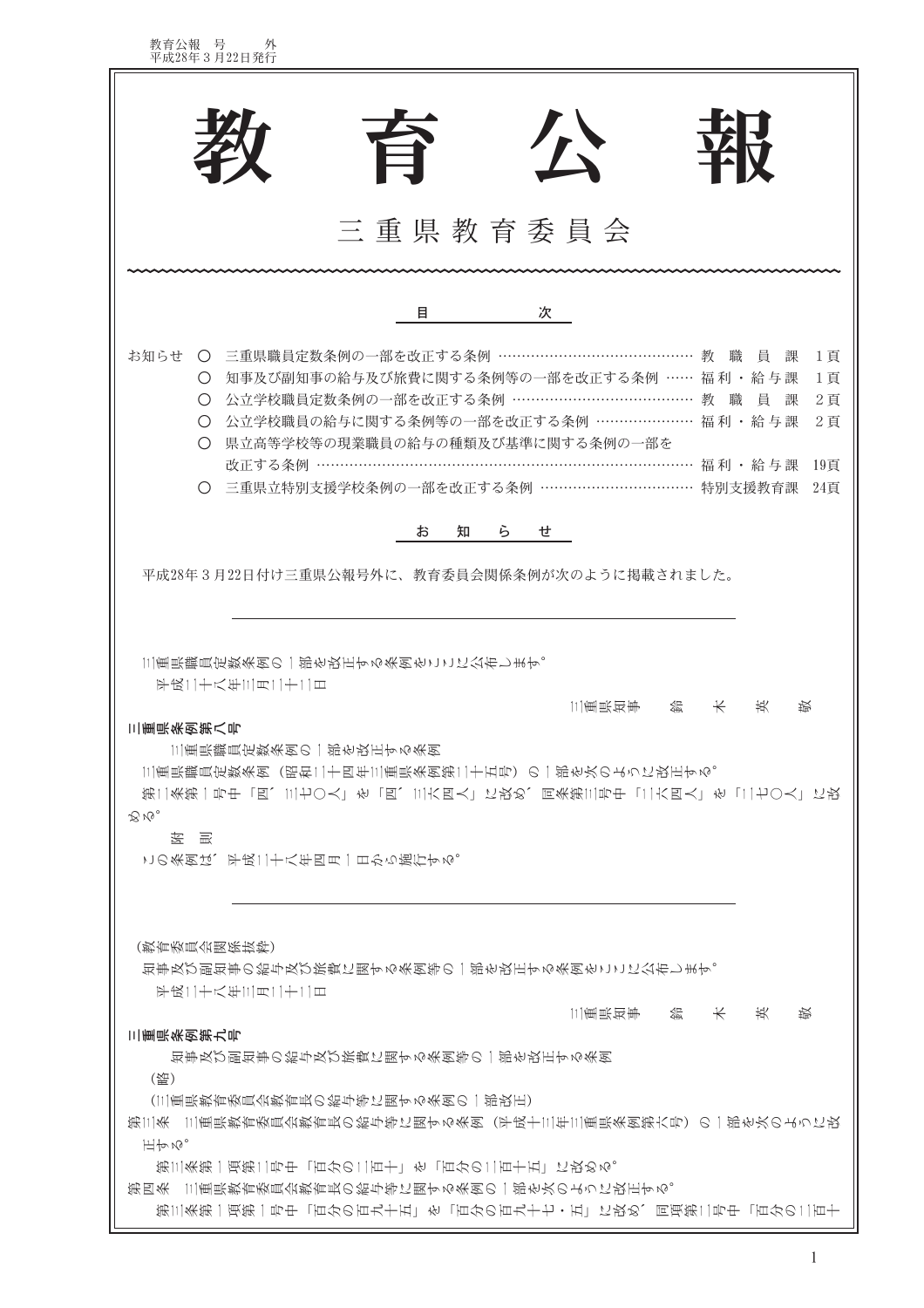の下に「、六月に支給する場合においては」を、「百分の三十五」の下に「、十二月に支給する場合において は百分の四十二を加える。 附則第十五項中「勤勉手当減額対象額に」の下に「、六月に支給する場合においては」を、「百分の一・一 二五」の下に「、十二月に支給する場合においては百分の一・二七五」を、「勤勉手当減額基礎額に」の下に

第一条 公立学校職員の給与に関する条例(昭和三十年三重県条例第十号)の一部を次のように改正する。 第二十四条第二項第一号中「加算した額に」の下に「、六月に支給する場合においては」を、「百分の七十 五」の下に「、十二月に支給する場合においては百分の八十五」を加え、同項第二号中「勤勉手当基礎額に」

(公立学校職員の給与に関する条例の一部改正)

公立学校職員の給与に関する条列等の一部を改正する条列

三重県条例第二十六号

鈴木英 三重県知事 琰

平成二十八年三月二十二日

公立学校職員の給与に関する条例等の一部を改正する条例をここに公布します。

この条例は、平成二十八年四月一日から施行する。

「三五人」を「三四人」に、「一、二〇七人」を「一、二二〇人」に改める。 第四条第一号中「六、〇九九人」を「六、一二四人」に、「三八二人」を「三七九人」に、「一一九人」を「一一 八人」に、「三八六人」を「三八五人」に、「六、九八六人」を「七、○○六人」に改め、同条第二号中「三、五 三九人二を「三、五〇二人」に、「一五六人」を「一五五人」に、「三、九〇〇人」を「三、八六二人」に改める。

公立学校職員定数条例(昭和三十二年三重県条例第九号)の一部を次のように改正する。 第三条第一号中「三、二五二人」を「三、二五〇人」に、「二三三人」を「二三一人」に、「三、五九八人」を 「三、五九四人」に玖め、同条第二号中「一、一〇九人」を「一、一二〇人」に、「五二人」を「五五人」に、

三重県条例第二十五号 公立学校職員定数条例の一部を改正する条例 三重県知事 鈴 木 英 崁

公立学校職員定数条列の一部を改正する条列をここに公布します。 平成二十八年三月二十二日

る期末手当の内払とみなす。

(期末手当の内払) 3 第一条の規定による改正前の知事及び副知事の給与及び旅費に関する条例第四条の規定、第三条の規定によ る改正前の三重県教育委員会教育長の給与等に関する条例第三条の規定、第五条の規定による改正前の常勤の 人事委員会委員の給与及び旅費に関する条例第二条の規定、第七条の規定による改正前の識見を有する者のう ちから選任された監査委員の給与及び旅費条例第二条の規定及び第九条の規定による改正前の公営企業管理者 の給与及び旅費条例第二条の規定に基づいて平成二十七年十二月に支給された期末手当は、新条例の規定によ

月の期末手当から適用する。

2 第一条の規定による改正後の知事及び副知事の給与及び旅費に関する条例第四条の規定、第三条の規定によ る改正後の三重県教育委員会教育長の給与等に関する条例第三条の規定、第五条の規定による改正後の常勤の 人事委員会委員の給与及び旅費に関する条例第二条の規定、第七条の規定による改正後の識見を有する者のう |ちから選任された監査委員の給与及び旅費条例第二条の規定及び第九条の規定による改正後の公営企業管理者 の給与及び旅費条例第二条の規定(次項においてこれらを「新条例の規定」という。)は、平成二十七年十二

(施行期日等) 1」この条例は、公布の日から施行する。ただし、第二条、第四条、第六条、第八条及び第十条の規定は、平成 二十八年四月一日から施行する。

教育公報 号 外<br>平成28年3月22日発行

 $(\frac{1}{2})$ 

化 图

五二を「百分の二百十二・五」に改める。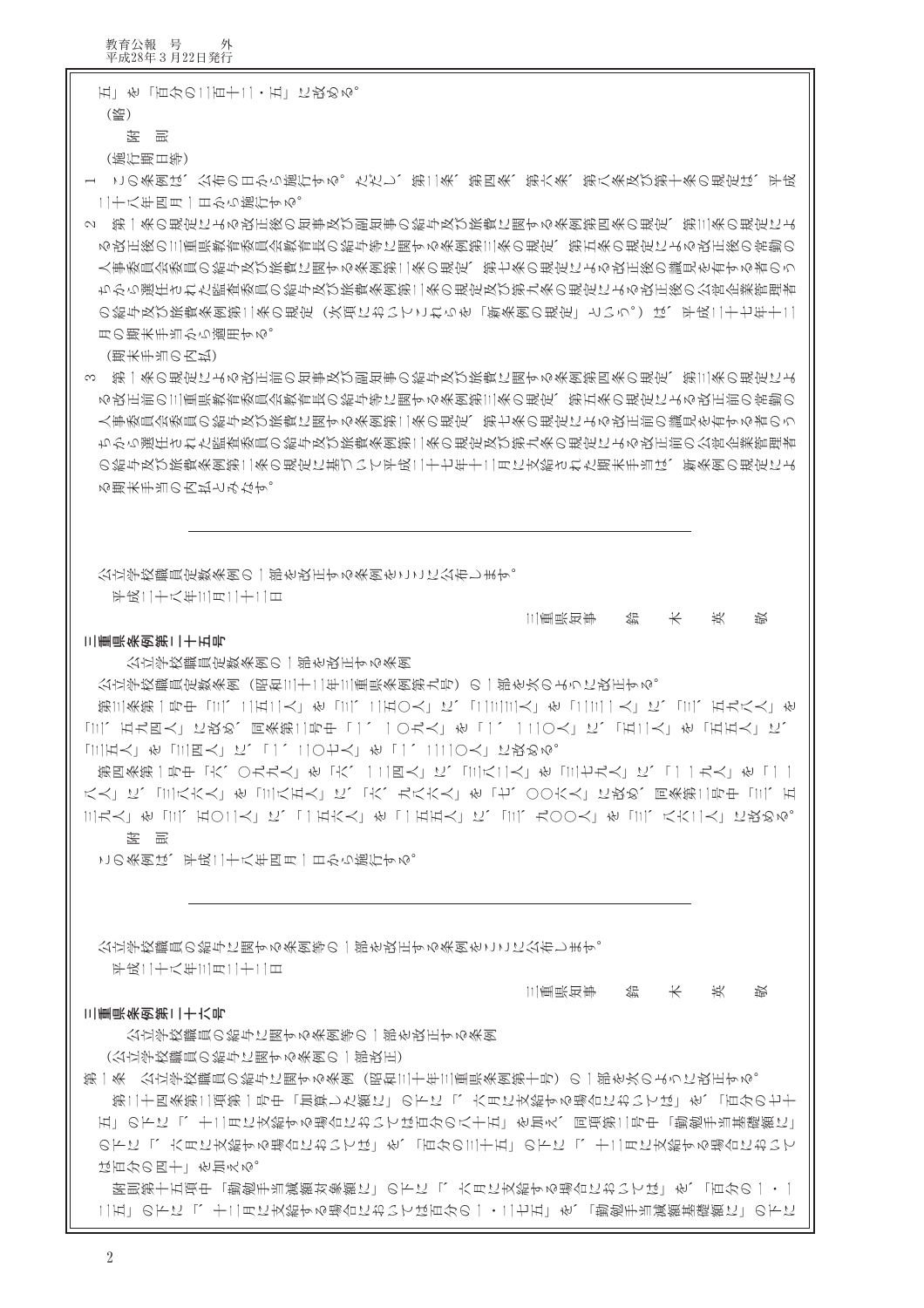「、六月に支給する場合においては」を、「百分の七十五」の下に「、十二月に支給する場合においては百分 の八十五」を加える。

別表第一から別表第四までを次のように改める。

別表第一(第9条関係)

高等学校等教育職給料表

| 職員      | 職務<br>の級         | 1 級                  | 級<br>$\,2$         | $\sqrt{2}$<br>級<br>特 | $\sqrt{3}$<br>級      | 4 級                 |
|---------|------------------|----------------------|--------------------|----------------------|----------------------|---------------------|
| の区<br>分 | 号<br>給           | 給料月額                 | 給料月額               | 給料月額                 | 給料月額                 | 給料月額                |
|         |                  | 円                    | 円                  | 円                    | 円                    | 円                   |
|         | 1                | 159,500              | 203, 800           | 264, 100             | 333, 100             | 421,600             |
|         | $\boldsymbol{2}$ | 161,000              | 205, 500           | 266,600              | 335, 300             | 423, 400            |
|         | 3                | 162,500              | 207, 100           | 268, 900             | 337,600              | 425, 200            |
|         | 4                | 164,000              | 208, 800           | 271,300              | 339,800              | 426, 900            |
|         | 5                | 165,700              | 210,600            | 273,900              | 342, 100             | 428, 400            |
|         | 6                | 167,600              | 212, 300           | 276, 300             | 344, 300             | 429,900             |
|         | 7                | 169,400              | 214,000            | 278,500              | 346,600              | 431,800             |
|         | 8                | 171, 200             | 215,600            | 280,700              | 348, 900             | 433, 700            |
|         | 9                | 173,000              | 217, 400           | 283, 100             | 350, 900             | 435, 500            |
|         | 10               | 175, 100             | 219, 300           | 285, 400             | 353,000              | 437, 300            |
|         | 11               | 177, 100             | 221, 200           | 287,800              | 355, 200             | 439, 200            |
|         | 12               | 179, 100             | 223, 100           | 290, 100             | 357, 300             | 441,000             |
|         | 13               | 181, 100             | 224,800            | 292, 500             | 359,500              | 442,700             |
|         | 14               | 183, 300             | 226,800            | 294,600              | 361,500              | 444,600             |
|         | 15               | 185,500              | 228,800            | 296,600              | 363, 500             | 446, 400            |
|         | 16               | 187,700              | 230, 800           | 298,600              | 365,500              | 448, 300            |
|         |                  |                      |                    |                      |                      |                     |
|         | 17               | 190,000              | 232,700            | 300, 800             | 367, 400             | 450,000             |
|         | 18               | 192,600              | 235, 400           | 303, 400             | 369, 300             | 451,800             |
|         | 19               | 195, 100             | 238, 100           | 305, 900             | 371, 300             | 453,600             |
|         | 20               | 197,600              | 240,800            | 308,600              | 373, 300             | 455, 400            |
|         | 21               | 200, 100             | 243, 400           | 311, 100             | 375, 100             | 457,000             |
|         | 22               | 201,800              | 246, 200           | 313,700              | 377,000              | 458,700             |
|         | 23               | 203, 500             | 248,800            | 316, 100             | 378, 900             | 460,600             |
|         | 24               | 205, 200             | 251,500            | 318,800              | 380, 800             | 462, 300            |
|         | 25               | 206,700              | 254,000            | 321, 400             | 382, 300             | 464,000             |
|         | 26               | 208, 400             | 256,500            | 323,700              | 384, 100             | 465,600             |
|         | 27               | 210, 100             | 259,000            | 326, 100             | 385, 900             | 467, 200            |
|         | 28               | 211,700              | 261, 400           | 328, 400             | 387,800              | 468,700             |
|         | 29               | 213, 200             | 264, 100           | 330, 700             | 389,700              | 470, 200            |
|         | 30               | 214,900              | 266,500            | 332, 700             | 391,600              | 471,500             |
|         | 31               | 216,600              | 268,700            | 334, 900             | 393, 500             | 472,800             |
|         | 32               | 218, 300             | 270, 900           | 337, 100             | 395, 500             | 474, 100            |
|         |                  |                      |                    |                      |                      |                     |
|         | 33               | 219,900              | 273, 100           | 339, 200             | 397, 200             | 475, 300            |
|         | 34               | 221,700              | 275, 300           | 341, 400             | 398, 900             | 476,000             |
|         | 35<br>36         | 223, 500<br>225, 300 | 277,500<br>279,600 | 343,600<br>345,700   | 400, 500<br>402, 300 | 476,700<br>477, 400 |
|         |                  |                      |                    |                      |                      |                     |
|         | 37               | 226,900              | 281,900            | 347,900              | 403, 500             | 478,000             |
|         | 38               | 228,700              | 283, 900           | 350,000              | 405,000              | 478,700             |
|         | 39               | 230, 500             | 285, 900           | 352, 200             | 406, 400             | 479, 400            |
|         | 40               | 232, 300             | 287, 900           | 354, 300             | 407,800              | 480, 100            |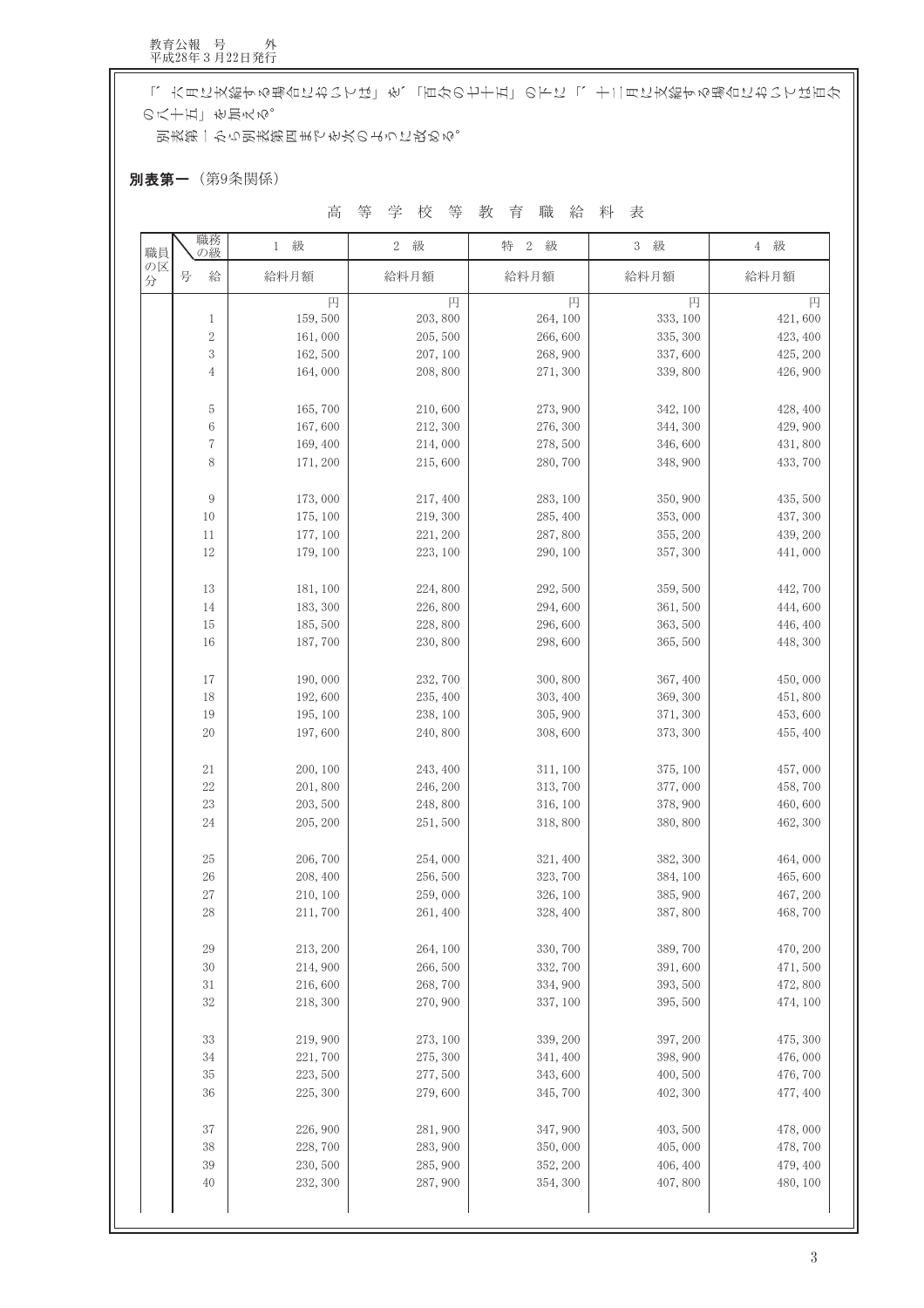|          | 41     | 234,000             | 289,800  | 356, 400            | 409,500  | 480,700  |
|----------|--------|---------------------|----------|---------------------|----------|----------|
|          | 42     | 235,700             | 292, 300 | 358,500             | 410,900  | 481, 400 |
|          | 43     | 237, 300            | 294,600  | 360,500             | 412, 200 | 482, 100 |
|          | 44     | 238,900             | 297, 100 | 362,600             | 413,700  | 482,800  |
|          |        |                     |          |                     |          |          |
|          | 45     | 240,500             | 299, 300 | 364,600             | 415, 300 | 483, 400 |
|          | 46     | 241,900             | 301,800  | 366,600             | 416,600  |          |
|          | 47     | 243, 200            | 304, 200 | 368,600             | 418, 100 |          |
|          | 48     | 244,500             | 306, 900 | 370,600             | 419,700  |          |
|          |        |                     |          |                     |          |          |
|          | 49     | 246,000             | 309, 300 | 372, 400            | 421, 400 |          |
|          | 50     | 247,500             | 311,700  | 374, 200            | 422,800  |          |
|          | $51\,$ | 248,700             | 314, 200 | 376, 100            | 424, 400 |          |
|          | 52     | 250, 200            | 316,600  | 378, 100            | 425, 900 |          |
|          |        |                     |          |                     |          |          |
|          | 53     | 251,500             | 319,000  | 380,000             | 427,600  |          |
|          | 54     | 252,700             | 321, 200 | 381,800             | 429, 100 |          |
|          | 55     | 254, 100            | 323, 300 | 383,600             | 430,700  |          |
|          | 56     | 255, 300            | 325,500  | 385, 300            | 432, 300 |          |
|          |        |                     |          |                     |          |          |
|          | 57     | 256,600             | 327,800  | 386,800             | 433,800  |          |
|          | 58     | 257,700             | 329, 900 | 388, 400            | 435, 300 |          |
|          | 59     | 258,900             | 332, 100 | 390, 100            | 436,500  |          |
|          | 60     | 260, 100            | 334, 100 | 391,800             | 437,700  |          |
|          | 61     | 261, 400            | 336, 300 | 393,000             | 438, 900 |          |
|          | 62     | 262,800             | 338, 400 | 394, 400            | 440, 200 |          |
|          | 63     | 264, 200            | 340,600  | 395, 800            | 441,500  |          |
|          | 64     | 265, 400            | 342,800  | 397, 100            | 442,700  |          |
|          |        |                     |          |                     |          |          |
|          | 65     | 266,800             | 344,700  | 398, 500            | 443,900  |          |
|          | 66     | 268, 300            | 346, 900 | 399, 700            | 445, 100 |          |
|          | 67     | 269,900             | 349,000  | 401, 100            | 446, 300 |          |
|          | 68     | 271,600             | 351, 200 | 402, 500            | 447,500  |          |
|          |        |                     |          |                     |          |          |
|          | 69     | 273, 100            | 353, 200 | 403, 800            | 448,700  |          |
|          | 70     | 274,500             | 355, 100 | 405, 100            | 449, 900 |          |
|          | 71     | 275, 900            | 357, 200 | 406,500             | 451, 100 |          |
|          | 72     | 277, 400            | 359, 200 | 407,800             | 452, 300 |          |
|          |        |                     |          |                     |          |          |
|          | $73\,$ | 278,500             | 361,000  | 409, 100            | 453, 400 |          |
|          | 74     | 279,900             | 362, 900 | 410,500             | 454,000  |          |
|          | $75\,$ | 281, 300            | 364,700  | 411,900             | 454,500  |          |
|          | 76     | 282,600             | 366,600  | 413, 200            | 455,000  |          |
|          | 77     |                     | 368,500  |                     | 455,500  |          |
|          | $78\,$ | 284,000<br>285, 200 | 370, 200 | 414, 400<br>415,600 | 456, 100 |          |
| 再任<br>用職 | 79     | 286, 400            | 371,900  | 416, 900            | 456,600  |          |
| 員以       | 80     | 287,600             |          |                     | 457, 100 |          |
| 外の       |        |                     | 373, 500 | 418, 300            |          |          |
| 職員       | $81\,$ | 288,800             | 375,000  | 419,600             | 457,600  |          |
|          | 82     | 290,000             | 376, 500 | 420, 800            | 458, 200 |          |
|          | 83     | 291, 200            | 378,000  | 421,800             | 458,700  |          |
|          | 84     | 292, 400            | 379, 400 | 423,000             | 459, 200 |          |
|          |        |                     |          |                     |          |          |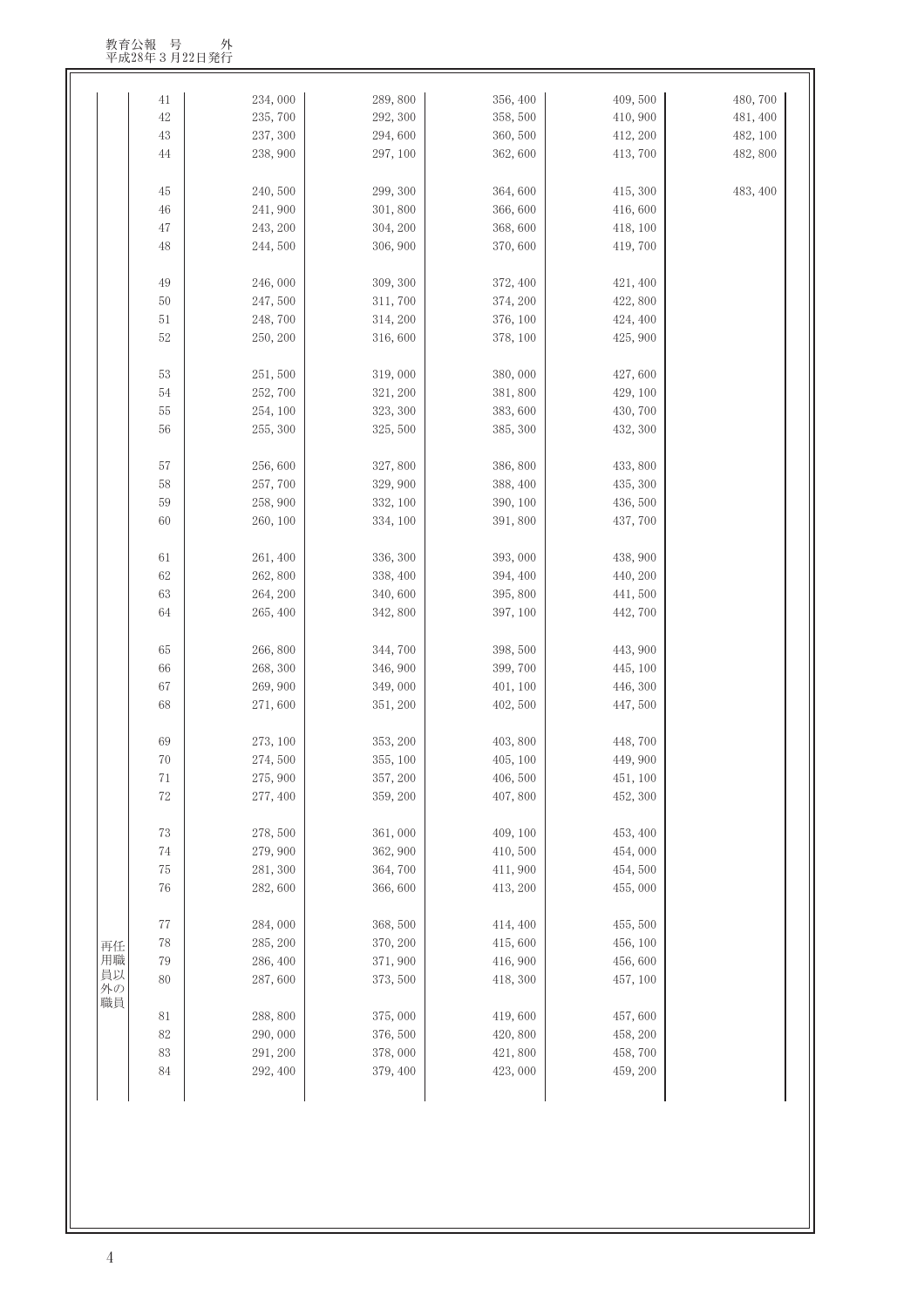教育公報 号 外<br>平成28年3月22日発行

| 85         | 293,600             | 380, 500            | 424, 200 | 459,700 |  |
|------------|---------------------|---------------------|----------|---------|--|
| 86         | 294,700             | 381, 900            | 425, 400 |         |  |
| $87\,$     | 295, 900            | 383, 300            | 426,600  |         |  |
| 88         | 297, 100            | 384,600             | 427,600  |         |  |
| 89         | 298, 300            | 385, 900            | 428,700  |         |  |
| 90         | 299, 400            | 387, 200            | 429,700  |         |  |
| 91         | 300,600             | 388, 400            | 430, 700 |         |  |
| $92\,$     | 301,800             | 389,700             | 431,700  |         |  |
| 93         | 302,600             | 391,000             | 432,600  |         |  |
| 94         | 303,600             | 392, 100            | 433, 400 |         |  |
| $\rm 95$   | 304, 700            | 393, 400            | 434, 200 |         |  |
| 96         | 305, 900            | 394,600             | 435,000  |         |  |
|            |                     |                     |          |         |  |
| 97         | 306, 900            | 396,000             | 435,800  |         |  |
| 98         | 308,000             | 397,000             | 436, 200 |         |  |
| 99         | 309,000             | 398, 100            | 436,600  |         |  |
| 100        | 310, 100            | 399, 100            | 437,000  |         |  |
| 101        | 311,000             | 400,000             | 437, 400 |         |  |
| 102        | 312, 100            | 401,000             | 437,700  |         |  |
| 103        | 313, 200            | 402, 100            | 438,000  |         |  |
| 104        | 314, 200            | 403, 200            | 438, 300 |         |  |
| 105        | 314,800             | 403, 900            | 438,600  |         |  |
| 106        | 315,700             | 404,800             | 438, 900 |         |  |
| 107        | 316,500             | 405,700             | 439, 200 |         |  |
| 108        | 317, 300            | 406,600             | 439, 400 |         |  |
|            |                     |                     |          |         |  |
| 109        | 318, 200            | 407, 400            | 439,600  |         |  |
| 110        | 318,600             | 408, 300            | 439, 900 |         |  |
| 111        | 319,000             | 409, 100            | 440, 200 |         |  |
| 112        | 319,500             | 409, 900            | 440, 400 |         |  |
| 113        | 320, 100            | 410,500             | 440,600  |         |  |
| 114        | 320,500             | 411, 200            | 440, 900 |         |  |
| 115        | 321,000             | 411, 900            | 441, 200 |         |  |
| 116        | 321,500             | 412,600             | 441, 400 |         |  |
| 117        | 322, 100            | 413, 200            | 441,600  |         |  |
| $118\,$    | 322,600             | 413,700             |          |         |  |
| 119        | 323,000             | 414, 100            |          |         |  |
| 120        | 323, 500            | 414,500             |          |         |  |
| 121        | 324,000             | 414,900             |          |         |  |
| $122\,$    | 324, 400            | 415, 200            |          |         |  |
| 123        | 324, 900            | 415,500             |          |         |  |
| 124        | 325, 400            | 415,700             |          |         |  |
|            | 326,000             | 415, 900            |          |         |  |
| 125        |                     |                     |          |         |  |
| 126        | 326, 300            | 416, 200<br>416,500 |          |         |  |
| 127<br>128 | 326,600<br>326, 900 | 416,700             |          |         |  |
|            |                     |                     |          |         |  |

 $\overline{\phantom{0}}$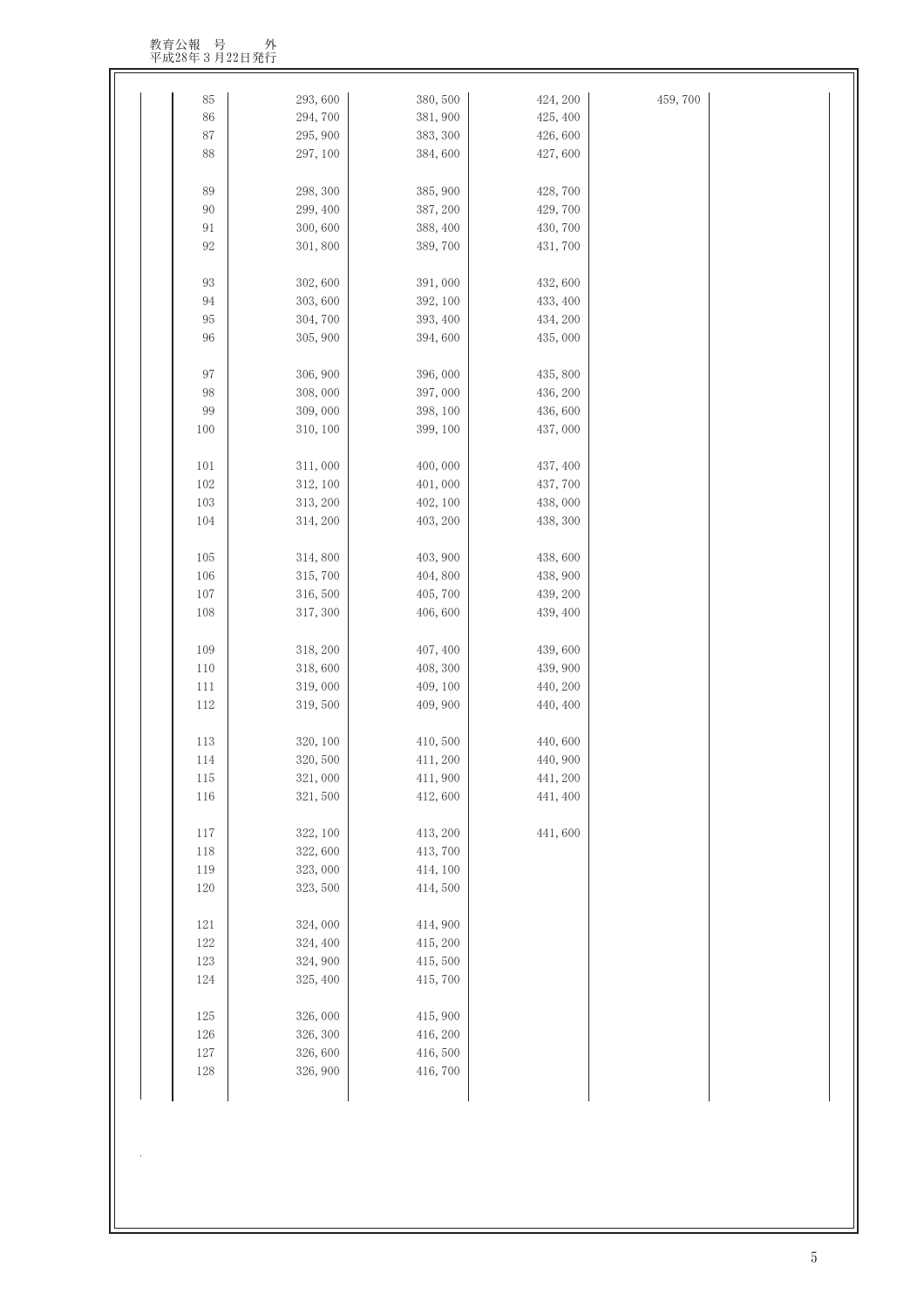| 129<br>327, 100<br>416,900<br>130<br>327, 400<br>417, 200<br>131<br>327,700<br>417,500<br>132<br>328,000<br>417,700<br>133<br>328, 200<br>417,900<br>134<br>328, 400<br>418, 200<br>135<br>328,600<br>418,500<br>136<br>328, 900<br>418,700<br>137<br>418, 900<br>329, 200<br>138<br>329, 400<br>419, 200<br>139<br>329,700<br>419,500<br>330,000<br>140<br>419,700<br>141<br>330, 200<br>419,900<br>142<br>330, 400<br>420, 200<br>143<br>330, 700<br>420,500<br>144<br>330, 900<br>420,700<br>420, 900<br>145<br>331, 200<br>146<br>331, 400<br>147<br>331,700<br>148<br>332,000<br>332, 200<br>149<br>150<br>332, 400<br>151<br>332,700<br>152<br>333,000<br>153<br>333, 200<br>238,700<br>279,000<br>307, 700<br>335, 800<br>419,900 |          |  |  |  |
|------------------------------------------------------------------------------------------------------------------------------------------------------------------------------------------------------------------------------------------------------------------------------------------------------------------------------------------------------------------------------------------------------------------------------------------------------------------------------------------------------------------------------------------------------------------------------------------------------------------------------------------------------------------------------------------------------------------------------------------|----------|--|--|--|
|                                                                                                                                                                                                                                                                                                                                                                                                                                                                                                                                                                                                                                                                                                                                          |          |  |  |  |
|                                                                                                                                                                                                                                                                                                                                                                                                                                                                                                                                                                                                                                                                                                                                          |          |  |  |  |
|                                                                                                                                                                                                                                                                                                                                                                                                                                                                                                                                                                                                                                                                                                                                          |          |  |  |  |
|                                                                                                                                                                                                                                                                                                                                                                                                                                                                                                                                                                                                                                                                                                                                          |          |  |  |  |
|                                                                                                                                                                                                                                                                                                                                                                                                                                                                                                                                                                                                                                                                                                                                          |          |  |  |  |
|                                                                                                                                                                                                                                                                                                                                                                                                                                                                                                                                                                                                                                                                                                                                          |          |  |  |  |
|                                                                                                                                                                                                                                                                                                                                                                                                                                                                                                                                                                                                                                                                                                                                          |          |  |  |  |
|                                                                                                                                                                                                                                                                                                                                                                                                                                                                                                                                                                                                                                                                                                                                          |          |  |  |  |
|                                                                                                                                                                                                                                                                                                                                                                                                                                                                                                                                                                                                                                                                                                                                          |          |  |  |  |
|                                                                                                                                                                                                                                                                                                                                                                                                                                                                                                                                                                                                                                                                                                                                          |          |  |  |  |
|                                                                                                                                                                                                                                                                                                                                                                                                                                                                                                                                                                                                                                                                                                                                          |          |  |  |  |
|                                                                                                                                                                                                                                                                                                                                                                                                                                                                                                                                                                                                                                                                                                                                          |          |  |  |  |
|                                                                                                                                                                                                                                                                                                                                                                                                                                                                                                                                                                                                                                                                                                                                          |          |  |  |  |
|                                                                                                                                                                                                                                                                                                                                                                                                                                                                                                                                                                                                                                                                                                                                          |          |  |  |  |
|                                                                                                                                                                                                                                                                                                                                                                                                                                                                                                                                                                                                                                                                                                                                          |          |  |  |  |
|                                                                                                                                                                                                                                                                                                                                                                                                                                                                                                                                                                                                                                                                                                                                          |          |  |  |  |
|                                                                                                                                                                                                                                                                                                                                                                                                                                                                                                                                                                                                                                                                                                                                          |          |  |  |  |
|                                                                                                                                                                                                                                                                                                                                                                                                                                                                                                                                                                                                                                                                                                                                          |          |  |  |  |
|                                                                                                                                                                                                                                                                                                                                                                                                                                                                                                                                                                                                                                                                                                                                          |          |  |  |  |
|                                                                                                                                                                                                                                                                                                                                                                                                                                                                                                                                                                                                                                                                                                                                          |          |  |  |  |
|                                                                                                                                                                                                                                                                                                                                                                                                                                                                                                                                                                                                                                                                                                                                          |          |  |  |  |
|                                                                                                                                                                                                                                                                                                                                                                                                                                                                                                                                                                                                                                                                                                                                          |          |  |  |  |
|                                                                                                                                                                                                                                                                                                                                                                                                                                                                                                                                                                                                                                                                                                                                          |          |  |  |  |
|                                                                                                                                                                                                                                                                                                                                                                                                                                                                                                                                                                                                                                                                                                                                          |          |  |  |  |
|                                                                                                                                                                                                                                                                                                                                                                                                                                                                                                                                                                                                                                                                                                                                          |          |  |  |  |
|                                                                                                                                                                                                                                                                                                                                                                                                                                                                                                                                                                                                                                                                                                                                          |          |  |  |  |
|                                                                                                                                                                                                                                                                                                                                                                                                                                                                                                                                                                                                                                                                                                                                          |          |  |  |  |
|                                                                                                                                                                                                                                                                                                                                                                                                                                                                                                                                                                                                                                                                                                                                          |          |  |  |  |
|                                                                                                                                                                                                                                                                                                                                                                                                                                                                                                                                                                                                                                                                                                                                          |          |  |  |  |
|                                                                                                                                                                                                                                                                                                                                                                                                                                                                                                                                                                                                                                                                                                                                          |          |  |  |  |
|                                                                                                                                                                                                                                                                                                                                                                                                                                                                                                                                                                                                                                                                                                                                          |          |  |  |  |
|                                                                                                                                                                                                                                                                                                                                                                                                                                                                                                                                                                                                                                                                                                                                          | 再任<br>用職 |  |  |  |
|                                                                                                                                                                                                                                                                                                                                                                                                                                                                                                                                                                                                                                                                                                                                          | 員        |  |  |  |

備考(一) この表は、高等学校及び特別支援学校に勤務する教育職員に適用する。

 $(\rightrightarrows)$ この表の適用を受ける職員のうち、その職務の級が3級である職員で規則で定めるものの給料月 額は、この表の額に7,700円(規則で定める職員にあつては、この表の3級の給料月額とこれに対 応する特2級の給料月額に100分の104を乗じて得た額との差額を基準として規則で定める額)をそ れぞれ加算した額とする。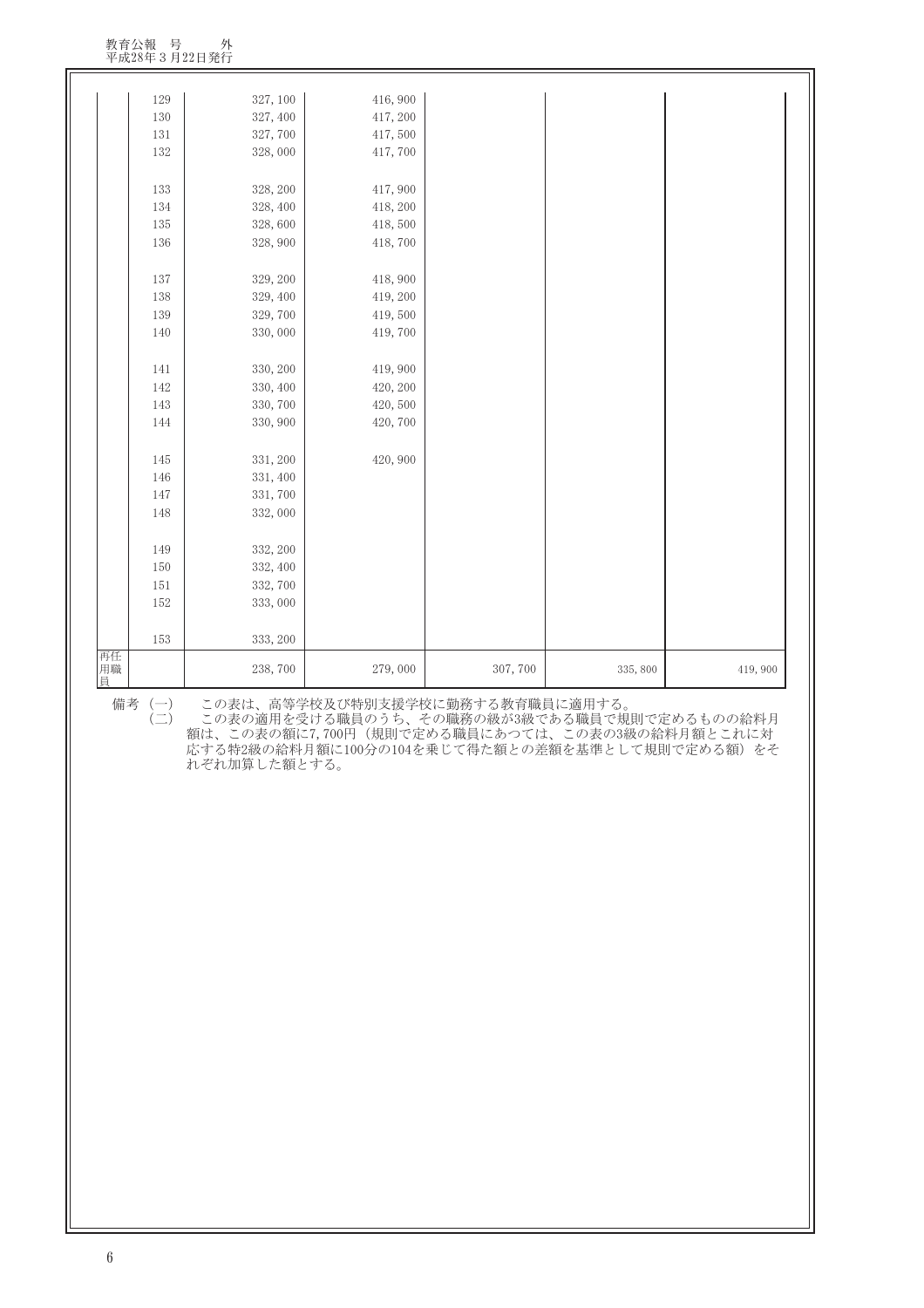別表第二 (第9条関係)

中学校 · 小学校教育職給料表

| 職員      | 職務<br>の級   | 級<br>1   | 2 級      | 特<br>2 級 | 3 級      | 4 級      |
|---------|------------|----------|----------|----------|----------|----------|
| の区<br>分 | 号<br>給     | 給料月額     | 給料月額     | 給料月額     | 給料月額     | 給料月額     |
|         |            | 円        | 円        | 円        | 円        | 円        |
|         | 1          | 159,500  | 175, 400 | 264, 100 | 293, 200 | 411,400  |
|         | $\sqrt{2}$ | 161,000  | 177,500  | 266,600  | 295,800  | 412,900  |
|         | 3          | 162,500  | 179,600  | 268, 900 | 298,700  | 414, 400 |
|         | 4          | 164,000  | 181,800  | 271, 300 | 301, 300 | 415,900  |
|         | 5          | 165,700  | 183,800  | 273, 900 | 303, 800 | 417,300  |
|         | 6          | 167,600  | 186,000  | 276, 300 | 306, 200 | 418,700  |
|         | $\sqrt{7}$ | 169,400  | 188, 200 | 278,500  | 308,600  | 420, 200 |
|         | 8          | 171, 200 | 190, 400 | 280,700  | 311,000  | 421,800  |
|         | 9          | 173,000  | 192,700  | 283, 100 | 313,500  | 423, 200 |
|         | 10         | 175, 100 | 195,500  | 285, 400 | 316, 200 | 424,600  |
|         | 11         | 177, 100 | 198, 200 | 287,800  | 318,900  | 426,000  |
|         | 12         | 179, 100 | 200, 900 | 290, 100 | 321,800  | 427, 300 |
|         | 13         | 181, 100 | 203,800  | 292, 500 | 324, 400 | 428,600  |
|         | 14         | 183, 300 | 205,500  | 294,600  | 326, 400 | 430,000  |
|         | 15         | 185,500  | 207, 100 | 296,600  | 328,500  | 431, 400 |
|         | 16         | 187,700  | 208,800  | 298,600  | 330, 800 | 432,800  |
|         | 17         | 190,000  | 210,600  | 300, 800 | 333, 100 | 434,000  |
|         | 18         | 192,600  | 212, 300 | 303, 400 | 335, 300 | 435, 300 |
|         | 19         | 195, 100 | 214,000  | 305, 900 | 337,600  | 436,500  |
|         | 20         | 197,600  | 215,600  | 308,600  | 339,800  | 437,800  |
|         | 21         | 200, 100 | 217,400  | 311, 100 | 342, 100 | 438,900  |
|         | 22         | 201,800  | 219, 300 | 313, 700 | 344, 300 | 440, 100 |
|         | $23\,$     | 203, 500 | 221, 200 | 316, 100 | 346,600  | 441, 400 |
|         | 24         | 205, 200 | 223, 100 | 318,800  | 348, 900 | 442,700  |
|         | 25         | 206,700  | 224,800  | 321, 400 | 350, 900 | 444,000  |
|         | 26         | 208, 300 | 226,800  | 323, 700 | 352,700  | 445, 200 |
|         | $27\,$     | 209, 900 | 228,800  | 326, 100 | 354,600  | 446, 200 |
|         | 28         | 211,400  | 230,800  | 328, 400 | 356, 500 | 447, 300 |
|         | $\rm 29$   | 213, 100 | 232,700  | 330, 700 | 358, 400 | 448,500  |
|         | $30\,$     | 214,800  | 235, 400 | 332, 700 | 360, 200 | 449, 300 |
|         | 31         | 216,500  | 238, 100 | 334, 900 | 361, 900 | 450, 100 |
|         | $32\,$     | 218, 200 | 240,800  | 337, 100 | 363, 800 | 451,000  |
|         |            |          |          |          |          |          |
|         | $33\,$     | 219,700  | 243, 400 | 339, 200 | 365, 500 | 451,900  |
|         | 34         | 221, 400 | 246, 200 | 341, 300 | 367, 200 | 452, 400 |
|         | 35         | 223, 100 | 248,800  | 343, 400 | 368, 900 | 452, 900 |
|         | 36         | 224,800  | 251,500  | 345, 400 | 370, 700 | 453, 400 |
|         | 37         | 226, 300 | 254,000  | 347,500  | 372,600  | 453, 900 |
|         | $38\,$     | 228,000  | 256,500  | 349, 400 | 374, 100 | 454, 400 |
|         | 39         | 229,700  | 259,000  | 351, 400 | 375,700  | 454, 900 |
|         | 40         | 231, 400 | 261, 400 | 353, 300 | 377, 300 | 455, 400 |
|         |            |          |          |          |          |          |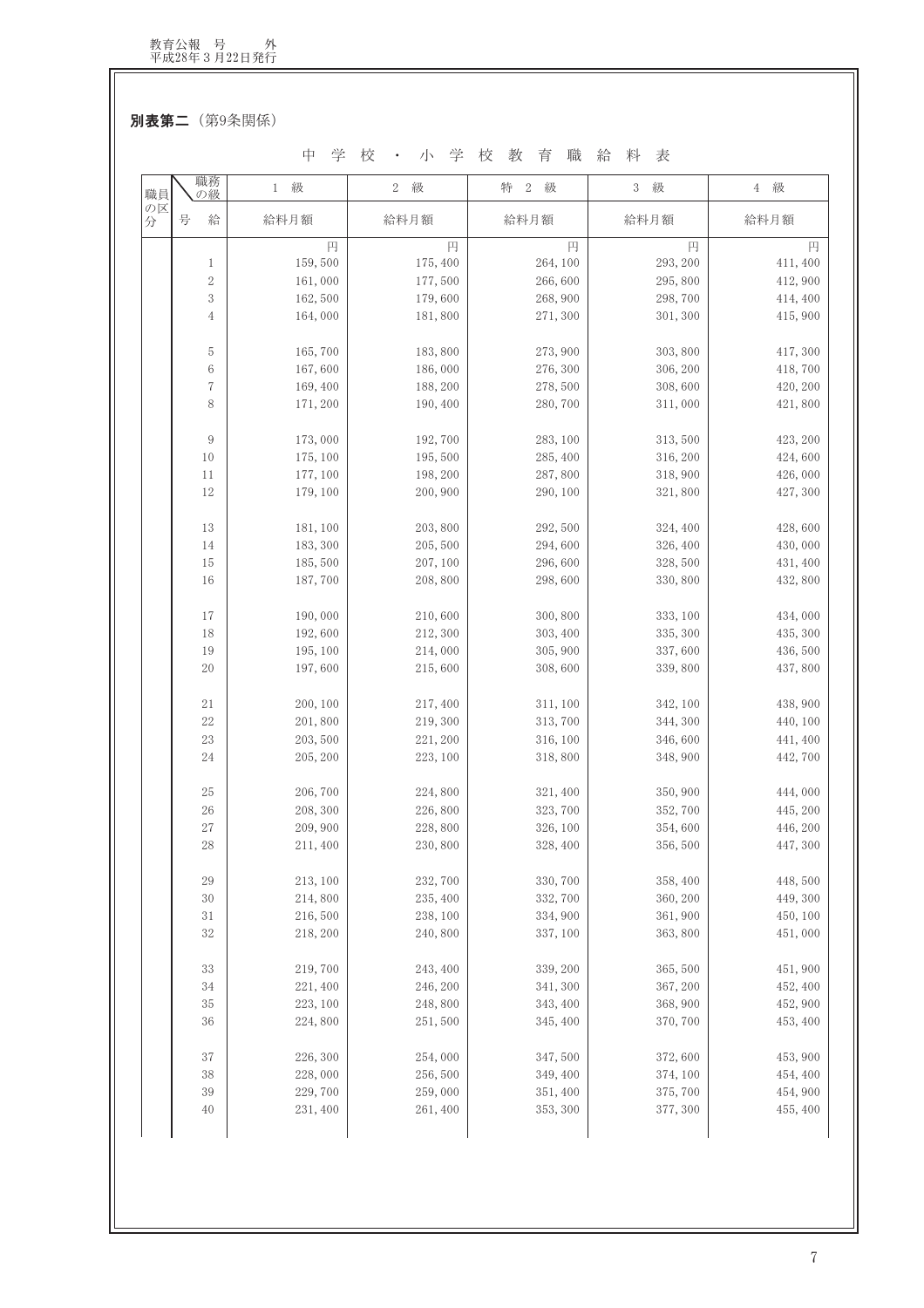|          | 41          | 233,000  | 264, 100 | 355, 200 | 378,600  | 455, 900 |
|----------|-------------|----------|----------|----------|----------|----------|
|          | $42\,$      | 234,700  | 266,500  | 357,000  | 380,000  | 456, 400 |
|          | 43          | 236, 300 | 268,700  | 358,800  | 381, 400 | 456, 900 |
|          | 44          | 237, 900 | 270,900  | 360, 500 | 382, 900 | 457, 400 |
|          |             |          |          |          |          |          |
|          | 45          | 239,600  | 273, 100 | 362, 300 | 384, 400 | 457,900  |
|          | 46          | 241, 100 | 275, 300 | 364,000  | 386,000  |          |
|          | 47          | 242,500  | 277,500  | 365,600  | 387,600  |          |
|          | 48          | 243,900  | 279,600  | 367, 200 | 389, 100 |          |
|          |             |          |          |          |          |          |
|          | 49          | 245, 300 | 281,900  | 368,600  | 390, 500 |          |
|          | 50          | 246,700  | 283, 900 | 370, 100 | 392,000  |          |
|          | $51\,$      | 248, 200 | 285, 900 | 371,700  | 393, 500 |          |
|          | 52          | 249, 400 | 287,900  | 373, 300 | 394, 900 |          |
|          |             |          |          |          |          |          |
|          | 53          | 250,600  | 289,800  | 374,800  | 396, 100 |          |
|          | 54          | 252,000  | 292, 300 | 376, 300 | 397, 400 |          |
|          | $55\,$      | 253, 300 | 294,600  | 377,800  | 398, 500 |          |
|          | 56          | 254,500  | 297, 100 | 379, 300 | 399,600  |          |
|          |             |          |          |          |          |          |
|          | 57          | 255,800  | 299, 300 | 380,800  | 401,000  |          |
|          | 58          | 257,000  | 301,800  | 382, 200 | 402, 200 |          |
|          | 59          | 258, 100 | 304, 200 | 383,600  | 403, 400 |          |
|          | 60          | 259, 300 | 306, 900 | 384, 900 | 404,700  |          |
|          | 61          | 260,700  | 309, 300 | 385, 800 | 405, 900 |          |
|          | 62          | 262,000  | 311,700  | 387,000  | 406, 900 |          |
|          | 63          | 263, 200 | 314, 200 | 388, 200 | 408, 300 |          |
|          | 64          | 264, 200 | 316,600  | 389, 300 | 409,600  |          |
|          |             |          |          |          |          |          |
|          | 65          | 265, 200 | 319,000  | 390, 200 | 410,800  |          |
|          | 66          | 266,600  | 321, 200 | 391, 400 | 411,900  |          |
|          | $67\,$      | 268, 100 | 323, 300 | 392, 400 | 413, 100 |          |
|          | 68          | 269,600  | 325, 500 | 393, 500 | 414, 200 |          |
|          |             |          |          |          |          |          |
|          | 69          | 271, 200 | 327,800  | 394,700  | 415, 200 |          |
|          | 70          | 272,700  | 329,900  | 395,700  | 416, 400 |          |
|          | $7\sqrt{1}$ | 274, 200 | 332, 100 | 396,800  | 417,600  |          |
|          | 72          | 275, 700 | 334, 100 | 398,000  | 418,800  |          |
|          |             |          |          |          |          |          |
|          | 73          | 276, 900 | 336, 300 | 399,000  | 419, 400 |          |
|          | 74          | 278, 100 | 338, 400 | 400, 100 | 420, 200 |          |
|          | 75          | 279, 400 | 340,600  | 401, 200 | 420, 900 |          |
|          | 76          | 280,700  | 342,800  | 402, 300 | 421, 400 |          |
|          | 77          | 282, 100 | 344,600  | 403, 200 | 421,700  |          |
|          | 78          | 283, 200 | 346,500  | 404, 100 | 422, 100 |          |
|          | 79          | 284, 400 | 348, 400 | 405, 100 | 422, 500 |          |
|          | 80          | 285,600  | 350, 200 | 406, 100 | 422, 900 |          |
|          |             |          |          |          |          |          |
| 再任<br>用職 | 81          | 286,900  | 352,000  | 406, 900 | 423, 200 |          |
| 員以       | 82          | 287,800  | 353,800  | 407,700  | 423,600  |          |
|          | 83          | 289,000  | 355, 500 | 408, 400 | 424,000  |          |
| 外の<br>職員 |             |          |          |          |          |          |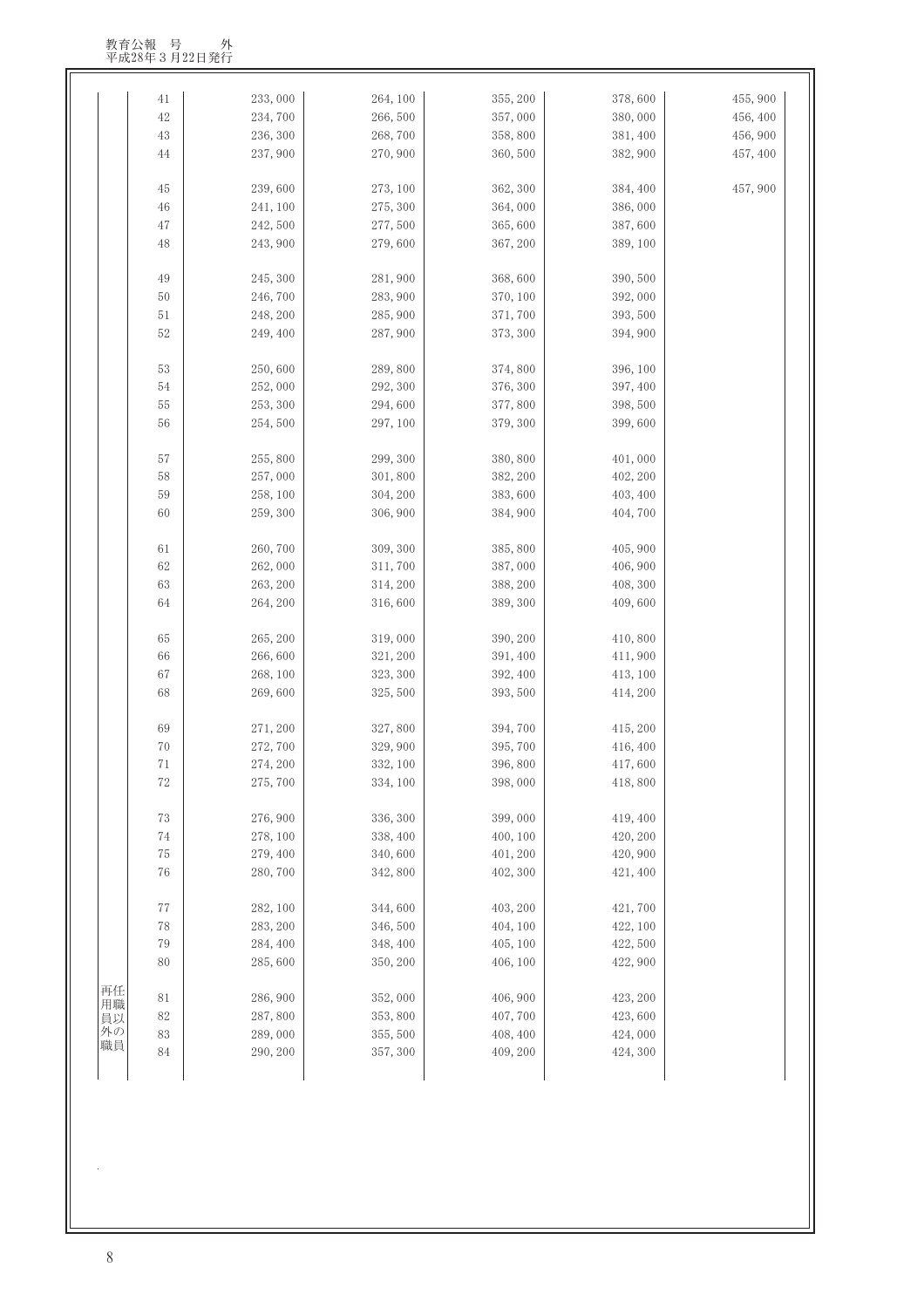教育公報 号 外<br>平成28年3月22日発行

| 291, 200 | 358,700                                                                                                                                                                                                                                                  | 409, 900                                                                                                                                                                                                                                        | 424,600                                                                                                                                                                                            |                                                                                                    |
|----------|----------------------------------------------------------------------------------------------------------------------------------------------------------------------------------------------------------------------------------------------------------|-------------------------------------------------------------------------------------------------------------------------------------------------------------------------------------------------------------------------------------------------|----------------------------------------------------------------------------------------------------------------------------------------------------------------------------------------------------|----------------------------------------------------------------------------------------------------|
| 292, 100 | 360, 300                                                                                                                                                                                                                                                 | 410,700                                                                                                                                                                                                                                         | 425,000                                                                                                                                                                                            |                                                                                                    |
| 293, 100 | 361,800                                                                                                                                                                                                                                                  | 411, 400                                                                                                                                                                                                                                        | 425, 400                                                                                                                                                                                           |                                                                                                    |
| 294, 100 | 363, 300                                                                                                                                                                                                                                                 | 412, 100                                                                                                                                                                                                                                        | 425,700                                                                                                                                                                                            |                                                                                                    |
| 295, 200 | 364,700                                                                                                                                                                                                                                                  | 412,700                                                                                                                                                                                                                                         | 426,000                                                                                                                                                                                            |                                                                                                    |
|          |                                                                                                                                                                                                                                                          |                                                                                                                                                                                                                                                 |                                                                                                                                                                                                    |                                                                                                    |
|          |                                                                                                                                                                                                                                                          |                                                                                                                                                                                                                                                 |                                                                                                                                                                                                    |                                                                                                    |
| 297, 900 | 368,800                                                                                                                                                                                                                                                  | 414,600                                                                                                                                                                                                                                         | 426,800                                                                                                                                                                                            |                                                                                                    |
|          |                                                                                                                                                                                                                                                          |                                                                                                                                                                                                                                                 |                                                                                                                                                                                                    |                                                                                                    |
|          |                                                                                                                                                                                                                                                          |                                                                                                                                                                                                                                                 |                                                                                                                                                                                                    |                                                                                                    |
|          |                                                                                                                                                                                                                                                          |                                                                                                                                                                                                                                                 |                                                                                                                                                                                                    |                                                                                                    |
|          |                                                                                                                                                                                                                                                          |                                                                                                                                                                                                                                                 |                                                                                                                                                                                                    |                                                                                                    |
|          |                                                                                                                                                                                                                                                          |                                                                                                                                                                                                                                                 |                                                                                                                                                                                                    |                                                                                                    |
| 301, 400 | 375, 100                                                                                                                                                                                                                                                 | 416, 300                                                                                                                                                                                                                                        | 428,000                                                                                                                                                                                            |                                                                                                    |
|          |                                                                                                                                                                                                                                                          |                                                                                                                                                                                                                                                 |                                                                                                                                                                                                    |                                                                                                    |
|          |                                                                                                                                                                                                                                                          |                                                                                                                                                                                                                                                 |                                                                                                                                                                                                    |                                                                                                    |
| 303, 700 | 378, 100                                                                                                                                                                                                                                                 |                                                                                                                                                                                                                                                 | 428,800                                                                                                                                                                                            |                                                                                                    |
|          | 379,000                                                                                                                                                                                                                                                  |                                                                                                                                                                                                                                                 |                                                                                                                                                                                                    |                                                                                                    |
|          |                                                                                                                                                                                                                                                          |                                                                                                                                                                                                                                                 |                                                                                                                                                                                                    |                                                                                                    |
|          |                                                                                                                                                                                                                                                          |                                                                                                                                                                                                                                                 |                                                                                                                                                                                                    |                                                                                                    |
| 306, 100 | 382,000                                                                                                                                                                                                                                                  | 418, 100                                                                                                                                                                                                                                        |                                                                                                                                                                                                    |                                                                                                    |
|          |                                                                                                                                                                                                                                                          |                                                                                                                                                                                                                                                 |                                                                                                                                                                                                    |                                                                                                    |
|          |                                                                                                                                                                                                                                                          |                                                                                                                                                                                                                                                 |                                                                                                                                                                                                    |                                                                                                    |
|          |                                                                                                                                                                                                                                                          |                                                                                                                                                                                                                                                 |                                                                                                                                                                                                    |                                                                                                    |
|          |                                                                                                                                                                                                                                                          |                                                                                                                                                                                                                                                 |                                                                                                                                                                                                    |                                                                                                    |
|          |                                                                                                                                                                                                                                                          |                                                                                                                                                                                                                                                 |                                                                                                                                                                                                    |                                                                                                    |
| 307, 400 | 386, 400                                                                                                                                                                                                                                                 | 419, 300                                                                                                                                                                                                                                        |                                                                                                                                                                                                    |                                                                                                    |
| 307,600  | 387, 400                                                                                                                                                                                                                                                 | 419,600                                                                                                                                                                                                                                         |                                                                                                                                                                                                    |                                                                                                    |
| 307, 900 | 388, 400                                                                                                                                                                                                                                                 | 419,900                                                                                                                                                                                                                                         |                                                                                                                                                                                                    |                                                                                                    |
| 308, 200 | 389, 400                                                                                                                                                                                                                                                 | 420, 100                                                                                                                                                                                                                                        |                                                                                                                                                                                                    |                                                                                                    |
| 308, 400 | 390,000                                                                                                                                                                                                                                                  | 420, 300                                                                                                                                                                                                                                        |                                                                                                                                                                                                    |                                                                                                    |
| 308,600  | 390, 900                                                                                                                                                                                                                                                 | 420,600                                                                                                                                                                                                                                         |                                                                                                                                                                                                    |                                                                                                    |
| 308,800  | 391,800                                                                                                                                                                                                                                                  | 420, 900                                                                                                                                                                                                                                        |                                                                                                                                                                                                    |                                                                                                    |
| 309, 100 | 392,700                                                                                                                                                                                                                                                  | 421, 100                                                                                                                                                                                                                                        |                                                                                                                                                                                                    |                                                                                                    |
|          |                                                                                                                                                                                                                                                          |                                                                                                                                                                                                                                                 |                                                                                                                                                                                                    |                                                                                                    |
|          |                                                                                                                                                                                                                                                          |                                                                                                                                                                                                                                                 |                                                                                                                                                                                                    |                                                                                                    |
|          |                                                                                                                                                                                                                                                          |                                                                                                                                                                                                                                                 |                                                                                                                                                                                                    |                                                                                                    |
| 310, 300 | 395,800                                                                                                                                                                                                                                                  |                                                                                                                                                                                                                                                 |                                                                                                                                                                                                    |                                                                                                    |
|          |                                                                                                                                                                                                                                                          |                                                                                                                                                                                                                                                 |                                                                                                                                                                                                    |                                                                                                    |
|          |                                                                                                                                                                                                                                                          |                                                                                                                                                                                                                                                 |                                                                                                                                                                                                    |                                                                                                    |
|          |                                                                                                                                                                                                                                                          |                                                                                                                                                                                                                                                 |                                                                                                                                                                                                    |                                                                                                    |
|          |                                                                                                                                                                                                                                                          |                                                                                                                                                                                                                                                 |                                                                                                                                                                                                    |                                                                                                    |
|          |                                                                                                                                                                                                                                                          |                                                                                                                                                                                                                                                 |                                                                                                                                                                                                    |                                                                                                    |
| 311, 400 | 399, 200                                                                                                                                                                                                                                                 |                                                                                                                                                                                                                                                 |                                                                                                                                                                                                    |                                                                                                    |
|          | 399, 900                                                                                                                                                                                                                                                 |                                                                                                                                                                                                                                                 |                                                                                                                                                                                                    |                                                                                                    |
|          | 400, 400                                                                                                                                                                                                                                                 |                                                                                                                                                                                                                                                 |                                                                                                                                                                                                    |                                                                                                    |
|          | 401,000                                                                                                                                                                                                                                                  |                                                                                                                                                                                                                                                 |                                                                                                                                                                                                    |                                                                                                    |
|          | 296, 100<br>297,000<br>298, 400<br>299, 100<br>299,800<br>300,600<br>302, 200<br>303,000<br>304,600<br>305, 100<br>305,600<br>306, 300<br>306,700<br>307,000<br>307, 200<br>309, 400<br>309,700<br>310,000<br>310, 400<br>310,600<br>310,900<br>311, 200 | 366,000<br>367, 400<br>370, 300<br>371,600<br>372, 900<br>374, 100<br>376, 100<br>377, 100<br>380,000<br>381,000<br>382, 800<br>383,700<br>384,600<br>385,600<br>393, 500<br>394, 200<br>395,000<br>396, 400<br>397, 200<br>397, 900<br>398,600 | 413, 400<br>413, 900<br>415,000<br>415, 400<br>415,700<br>416,000<br>416,600<br>416, 900<br>417, 100<br>417, 300<br>417,600<br>417, 900<br>418, 300<br>418,600<br>418, 900<br>419, 100<br>421, 300 | 426, 300<br>426,600<br>427,000<br>427, 300<br>427,600<br>427,800<br>428, 300<br>428,600<br>429,000 |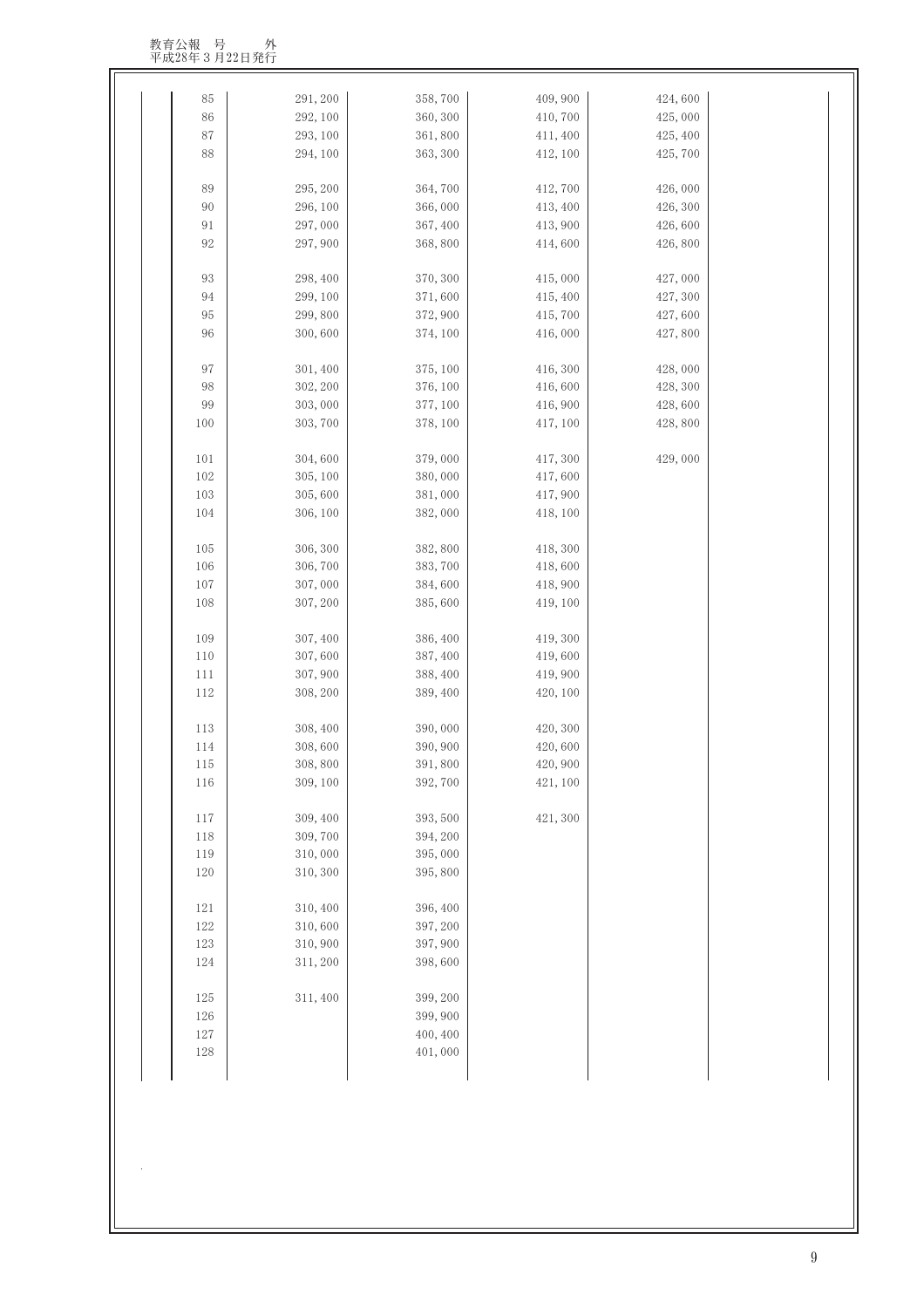| 401,700<br>402, 300<br>402,800<br>403, 300<br>403,600<br>403, 900<br>404, 200<br>404,500<br>404,800                                              | 129<br>130                          |         |
|--------------------------------------------------------------------------------------------------------------------------------------------------|-------------------------------------|---------|
|                                                                                                                                                  |                                     |         |
|                                                                                                                                                  |                                     |         |
|                                                                                                                                                  |                                     |         |
|                                                                                                                                                  |                                     | 131     |
|                                                                                                                                                  | 132                                 |         |
|                                                                                                                                                  |                                     |         |
|                                                                                                                                                  | 133                                 |         |
|                                                                                                                                                  | 134                                 |         |
|                                                                                                                                                  | 135                                 |         |
|                                                                                                                                                  | 136                                 |         |
|                                                                                                                                                  |                                     |         |
|                                                                                                                                                  | 137                                 |         |
| 405, 100                                                                                                                                         | 138                                 |         |
| 405, 400                                                                                                                                         | 139                                 |         |
| 405,700                                                                                                                                          | 140                                 |         |
|                                                                                                                                                  |                                     |         |
| 406,000                                                                                                                                          | 141                                 |         |
| 406, 300                                                                                                                                         | 142                                 |         |
| 406,600<br>406, 900                                                                                                                              | 143                                 |         |
|                                                                                                                                                  | 144                                 |         |
| 407, 100                                                                                                                                         |                                     |         |
| 407, 400                                                                                                                                         | 145<br>146                          |         |
| 407,700                                                                                                                                          | $147\,$                             |         |
| 407, 900                                                                                                                                         | 148                                 |         |
|                                                                                                                                                  |                                     |         |
| 408, 100                                                                                                                                         | 149                                 |         |
| 408, 400                                                                                                                                         | 150                                 |         |
| 408,700                                                                                                                                          | 151                                 |         |
| 408, 900                                                                                                                                         | 152                                 |         |
|                                                                                                                                                  |                                     |         |
| 409, 100                                                                                                                                         | 153                                 |         |
| 409, 400                                                                                                                                         | 154                                 |         |
| 409,700                                                                                                                                          | 155                                 |         |
| 409, 900                                                                                                                                         | 156                                 |         |
|                                                                                                                                                  |                                     |         |
| 410, 100                                                                                                                                         | 157                                 |         |
|                                                                                                                                                  |                                     | 再任用     |
| 229,900<br>275,800<br>302,800<br>329, 100<br>409, 900                                                                                            |                                     |         |
| この表は、中学校及び小学校に勤務する教育職員に適用する。                                                                                                                     | $(-)$                               | 員<br>備考 |
| この表の適用を受ける職員のうち、その職務の級が3級である職員で規則で定めるものの給料月<br>額は、この表の額に7,500円(規則で定める職員にあつては、この表の3級の給料月額とこれに対<br>応する特2級の給料月額に100分の104を乗じて得た額との差額を基準として規則で定める額)をそ | $(\rightharpoonup)$<br>れぞれ加算した額とする。 |         |

#### 教育公報 号 外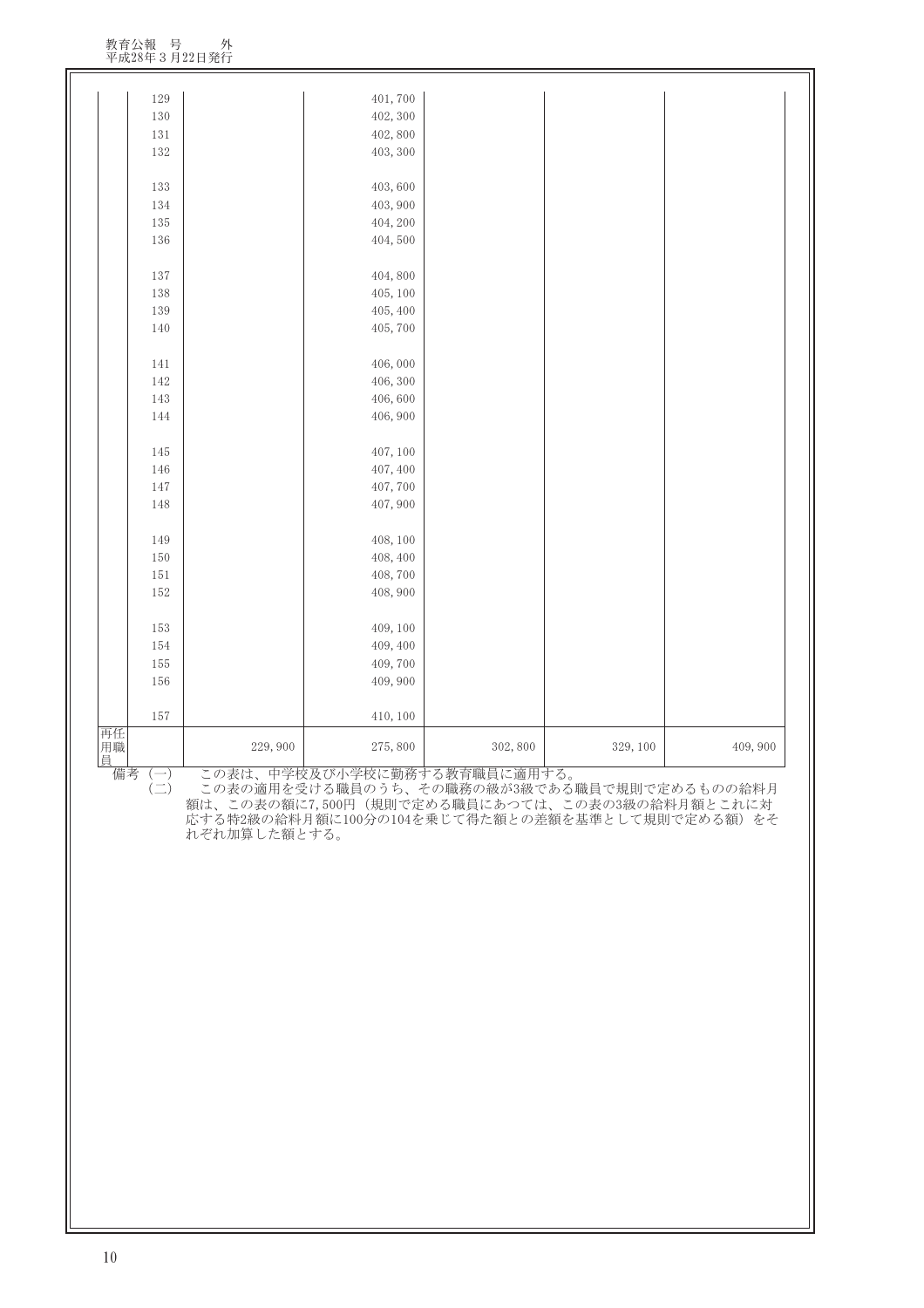別表第三 (第9条関係)

#### 学校栄養職員給料表

| 職員<br>の区 | 職務<br>の級       | 級<br>1              | 級<br>$\,2$          | 級<br>3               | 級<br>$4\overline{ }$ | 級<br>5              |
|----------|----------------|---------------------|---------------------|----------------------|----------------------|---------------------|
| 分        | 号<br>給         | 給料月額                | 給料月額                | 給料月額                 | 給料月額                 | 給料月額                |
|          |                | 円                   | 円                   | 円                    | 円                    | 円                   |
|          | 1              | 150,900             | 188,800             | 224, 100             | 283,000              | 330,800             |
|          | $\sqrt{2}$     | 152,300             | 190, 400            | 225, 700             | 285,000              | 332,800             |
|          | $\,3$          | 153,700             | 192,000             | 227, 300             | 287, 200             | 335,000             |
|          | $\overline{4}$ | 155, 100            | 193,600             | 228, 900             | 289, 400             | 337, 200            |
|          | 5              | 156, 300            | 195, 100            | 230, 300             | 291,600              | 339, 200            |
|          | 6              | 158, 100            | 196,700             | 231,900              | 293,700              | 341, 400            |
|          | $\sqrt{ }$     | 159,800             | 198, 300            | 233, 400             | 295,800              | 343,500             |
|          | 8              | 161,500             | 199,800             | 235,000              | 298,000              | 345,700             |
|          | 9              | 163, 200            | 201, 400            | 236, 300             | 300,000              | 347,700             |
|          | 10             | 164,900             | 203, 100            | 237,800              | 302, 200             | 349,800             |
|          | 11             | 166,600             | 204, 700            | 239, 200             | 304, 300             | 352,000             |
|          | 12             | 168,400             | 206, 400            | 240, 500             | 306,500              | 354, 100            |
|          | 13             | 169,900             | 208,000             | 242, 200             | 308,700              | 355,800             |
|          | 14             | 171,800             | 209,600             | 243,600              | 310,700              | 357,800             |
|          | 15             | 173,800             | 211, 200            | 244,800              | 312,800              | 359,700             |
|          | 16             | 175, 700            | 212,800             | 246, 200             | 314,800              | 361,700             |
|          | 17             | 177,600             | 214, 300            | 247, 400             | 317,000              | 363,600             |
|          | 18             | 179,500             | 215, 900            | 248,600              | 319,000              | 365,600             |
|          | 19             | 181, 300            | 217,600             | 249,800              | 321, 100             | 367,600             |
|          | 20             | 183, 200            | 219, 300            | 251, 100             | 323, 200             | 369,600             |
|          | 21             | 185, 100            | 220,600             | 252,500              | 325, 100             | 371, 400            |
|          | $22\,$         | 186,600             | 222, 100            | 253, 500             | 327, 100             | 373, 400            |
|          | 23             | 188, 100            | 223, 500            | 254,600              | 329,000              | 375,500             |
|          | 24             | 189,600             | 225,000             | 255,700              | 331,000              | 377,600             |
|          | 25             | 191, 200            | 226, 400            | 256,900              | 333,000              | 379,000             |
|          | 26             | 192,700             | 227,800             | 258, 400             | 334, 900             | 380,800             |
|          | 27             | 194, 200            | 229, 100            | 259,800              | 336, 900             | 382,600             |
|          | 28             | 195,600             | 230, 400            | 261, 300             | 338,900              | 384, 300            |
|          | $\rm 29$       | 197, 100            | 231,800             | 262,800              | 340,500              | 386, 100            |
|          | 30             | 198, 400            | 233, 200            | 264,500              | 342, 300             | 387,600             |
|          | $3\sqrt{1}$    | 199,700             | 234,700             | 266, 200             | 344,000              | 389, 200            |
|          | 32             | 201,000             | 236, 100            | 267, 900             | 345,800              | 390, 900            |
|          | 33             |                     |                     |                      |                      |                     |
|          | 34             | 202, 400<br>203,800 | 237,500<br>238, 800 | 269, 400<br>271, 200 | 347,500<br>349, 300  | 392, 200<br>393,500 |
|          | 35             | 205, 200            | 239, 900            | 272, 900             | 351, 200             | 394,800             |
|          | 36             | 206,600             | 241, 200            | 274,700              | 353,000              | 396,000             |
|          | 37             | 207, 700            | 242,600             | 276, 200             | 354,800              | 397, 100            |
|          | 38             | 209,000             | 243, 900            | 277,900              | 356, 500             | 398, 300            |
|          | 39             | 210, 300            | 245, 100            | 279,600              | 358, 100             | 399, 400            |
|          | 40             | 211,600             | 246, 400            | 281, 300             | 359,800              | 400,500             |
|          |                |                     |                     |                      |                      |                     |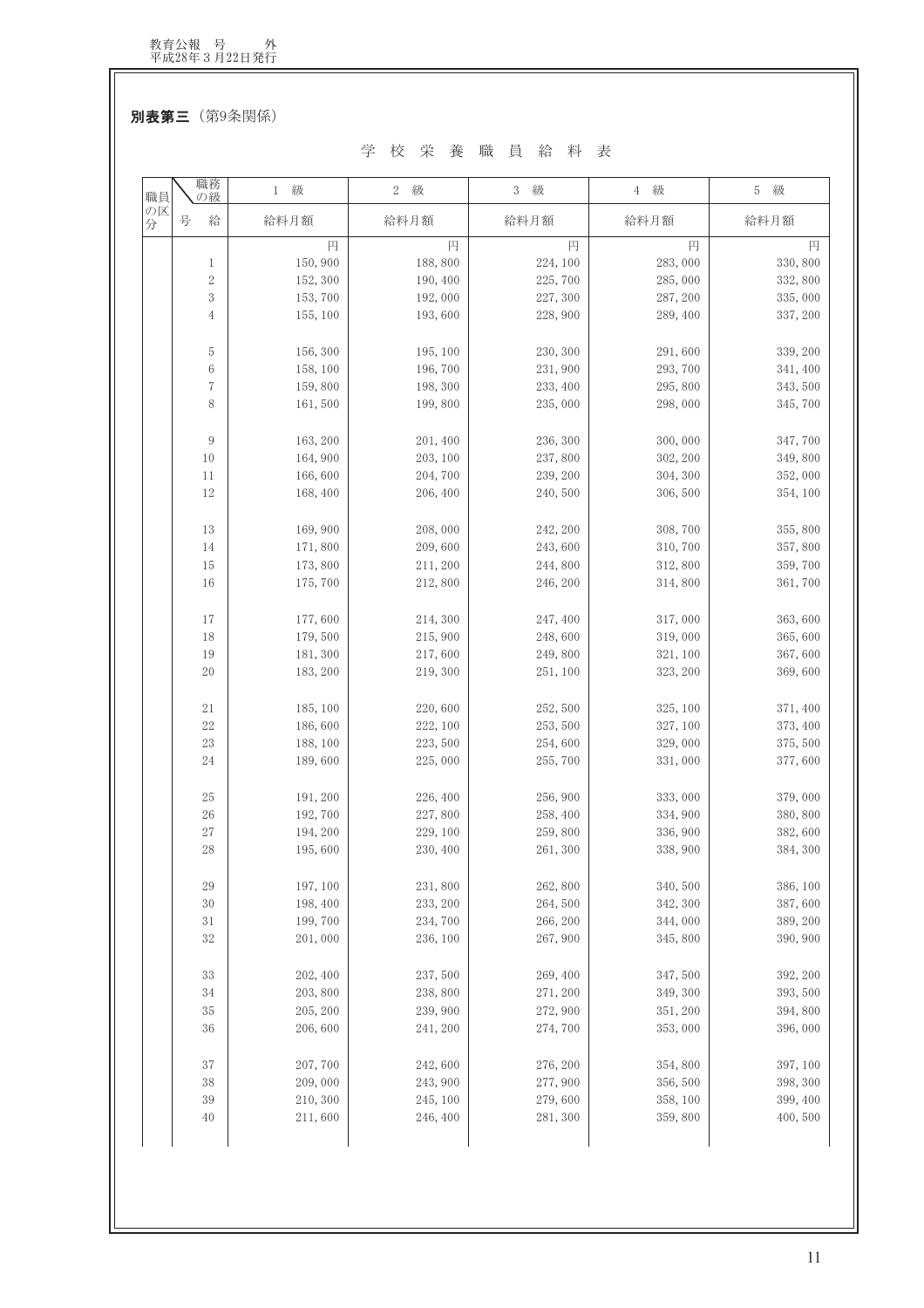|          | 41       | 212,800  | 247,700  | 283,000  | 361,000  | 401, 300 |
|----------|----------|----------|----------|----------|----------|----------|
|          | 42       | 214,000  | 249,000  | 284,600  | 362, 100 | 402, 100 |
|          | 43       | 215, 200 | 250, 200 | 286, 300 | 363, 300 | 402, 900 |
|          | 44       | 216, 400 | 251, 300 | 288,000  | 364,500  | 403, 700 |
|          | 45       | 217,600  | 252,500  | 289,600  | 365,700  | 404, 100 |
|          | 46       | 218,700  | 253, 900 | 291, 300 | 366, 500 | 404,700  |
|          | 47       | 219,700  | 255, 400 | 293,000  | 367,700  | 405, 200 |
|          | 48       | 220,800  | 256,900  | 294,600  | 368,800  | 405,600  |
|          | 49       | 221,800  | 258,500  | 296,000  | 369,800  | 406,000  |
|          | 50       | 222,800  | 259,900  | 297,600  | 370, 800 | 406, 300 |
|          | 51       | 223, 700 | 261, 300 | 299, 100 | 371,800  | 406,600  |
|          | 52       | 224,700  | 262,700  | 300, 700 | 372,800  | 406, 900 |
|          | 53       | 225, 400 | 263,800  | 302, 100 | 373,600  | 407, 200 |
|          | 54       | 226, 300 | 265, 200 | 303, 600 | 374, 400 | 407,500  |
|          | 55       | 227, 100 | 266,600  | 305,000  | 375, 300 | 407,800  |
|          | 56       | 228, 100 | 268,000  | 306,500  | 376, 200 | 408, 100 |
|          |          |          |          |          |          |          |
| 再任       | 57       | 228,800  | 269,000  | 307,800  | 376, 700 | 408, 400 |
| 用職<br>員以 | 58       | 229,700  | 270, 300 | 309,000  | 377,500  | 408,700  |
| 外の       | 59       | 230, 500 | 271,600  | 310, 200 | 378, 300 | 409,000  |
| 職員       | 60       | 231, 300 | 272,900  | 311,600  | 379, 100 | 409, 400 |
|          | 61       | 232, 200 | 273, 900 | 312, 900 | 379, 500 | 409,600  |
|          | 62       | 233, 100 | 275, 100 | 314, 100 | 380, 200 | 409, 900 |
|          | 63       | 234,000  | 276, 400 | 315, 400 | 380, 900 | 410, 200 |
|          | 64       | 235, 100 | 277,700  | 316,600  | 381,600  | 410,500  |
|          | 65       | 235,800  | 278,700  | 318,000  | 382,000  | 410,700  |
|          | 66       | 236,600  | 279,800  | 318,800  | 382,600  |          |
|          | 67       | 237, 400 | 280, 900 | 319,600  | 383, 300 |          |
|          | 68       | 238, 300 | 282,000  | 320, 400 | 383, 900 |          |
|          | 69       | 239,000  | 283, 100 | 321,000  | 384, 300 |          |
|          | $70\,$   | 239,700  | 284, 100 | 321,700  | 384,800  |          |
|          | 71       | 240, 400 | 285, 200 | 322, 400 | 385, 300 |          |
|          | 72       | 241, 100 | 286, 300 | 323,000  | 385,800  |          |
|          | 73       | 241,800  | 287, 200 | 323, 700 | 386, 400 |          |
|          | 74       | 242,600  | 287,900  | 323, 900 | 386, 900 |          |
|          | 75       | 243, 400 | 288, 400 | 324,500  | 387,500  |          |
|          | 76       | 244, 200 | 289, 200 | 325, 100 | 388, 100 |          |
|          | $77\,$   | 244,800  | 290,000  | 325,700  | 388,600  |          |
|          | 78       | 245, 400 | 290,600  | 326, 200 | 389, 100 |          |
|          | 79       | 246,000  | 291, 200 | 326, 700 | 389,600  |          |
|          | 80       | 246,600  | 291,800  | 327, 200 | 390, 100 |          |
|          | 81       | 247,000  | 292,500  | 327,800  | 390, 400 |          |
|          | 82       | 247, 400 | 293,000  | 328, 300 | 390, 900 |          |
|          | $\rm 83$ | 247,800  | 293, 400 | 328, 700 | 391, 300 |          |
|          | 84       | 248, 200 | 293,800  | 329, 200 | 391,700  |          |
|          |          |          |          |          |          |          |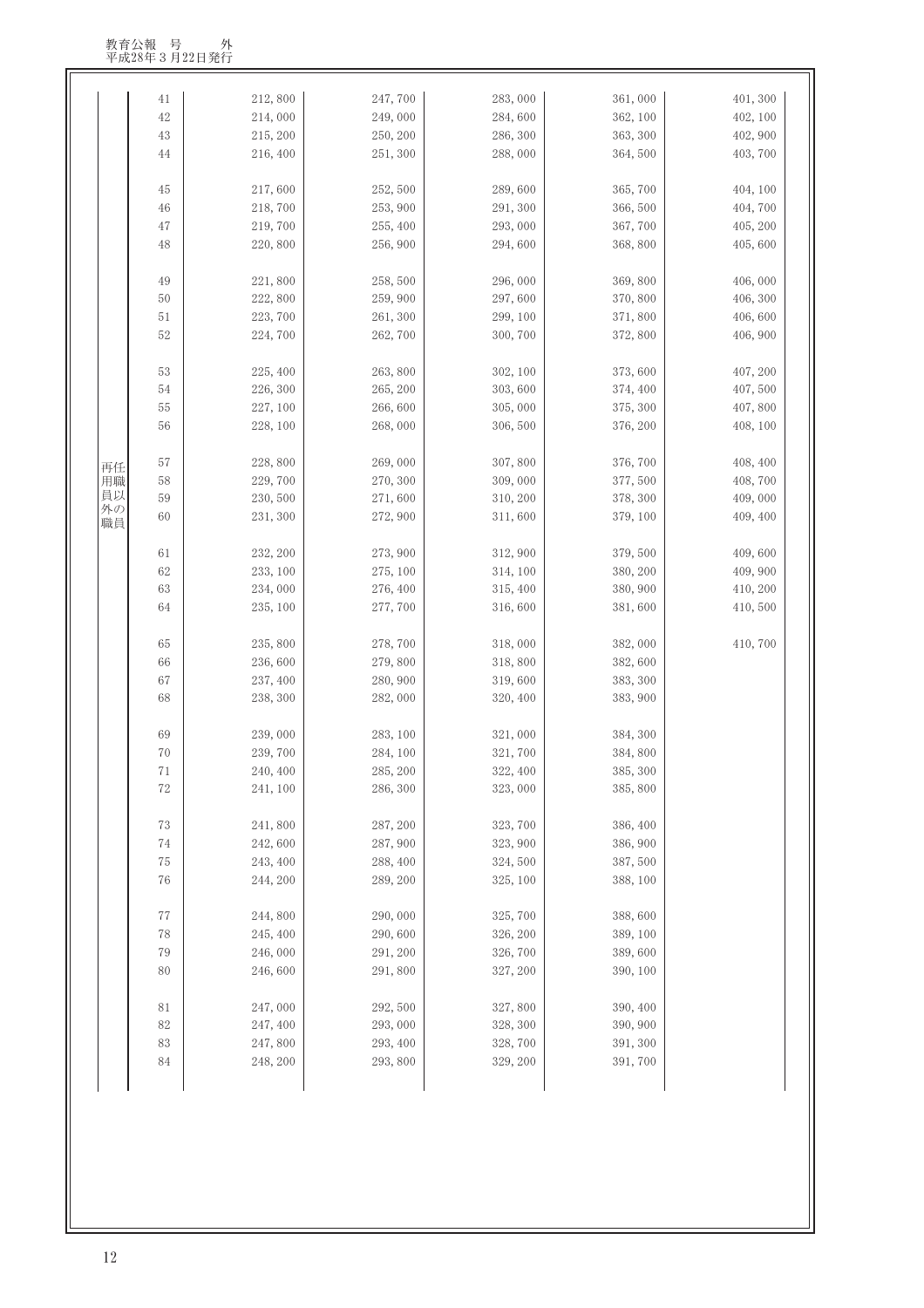教育公報 号 外 平成28年3月22日発行

| 再任       | 193, 400 | 220,000  | 248, 200 | 286,800  | 327,500 |
|----------|----------|----------|----------|----------|---------|
| 113      |          |          | 338, 300 |          |         |
| 112      |          |          | 338, 100 |          |         |
| 111      |          |          | 337,700  |          |         |
| $110\,$  |          |          | 337, 300 |          |         |
| 109      |          |          | 336, 900 |          |         |
| 108      |          |          | 336,700  |          |         |
| 107      |          |          | 336, 500 |          |         |
| 106      |          |          | 336, 100 |          |         |
| 105      |          | 299, 200 | 335, 800 |          |         |
| 104      |          | 298, 900 | 335, 700 |          |         |
| 103      |          | 298,600  | 335, 500 |          |         |
| 102      |          | 298, 400 | 335, 100 |          |         |
| 101      |          | 298, 200 | 334, 800 |          |         |
| 100      |          | 297, 900 | 334,600  |          |         |
| 99       |          | 297,600  | 334, 300 |          |         |
| 98       |          | 297, 400 | 334,000  |          |         |
| $\rm 97$ |          | 297, 100 | 333, 700 |          |         |
| $96\,$   |          | 296, 700 | 333, 500 |          |         |
| $\rm 95$ |          | 296, 400 | 333, 200 |          |         |
| 94       |          | 296, 200 | 332, 800 |          |         |
| $93\,$   |          | 296,000  | 332,600  |          |         |
| $92\,$   |          | 295,600  | 332, 300 |          |         |
| 91       |          | 295, 400 | 331, 900 |          |         |
| 90       |          | 295, 200 | 331,500  |          |         |
| $89\,$   |          | 295,000  | 331, 100 |          |         |
| 88       |          | 294,600  | 330, 700 |          |         |
| 87       |          | 294, 400 | 330, 300 |          |         |
| 86       |          | 294, 200 | 330, 100 |          |         |
| $85\,$   | 248,600  | 294,000  | 329,700  | 392, 100 |         |

備考 この表は、中学校、小学校等に勤務する学校栄養職員に適用する。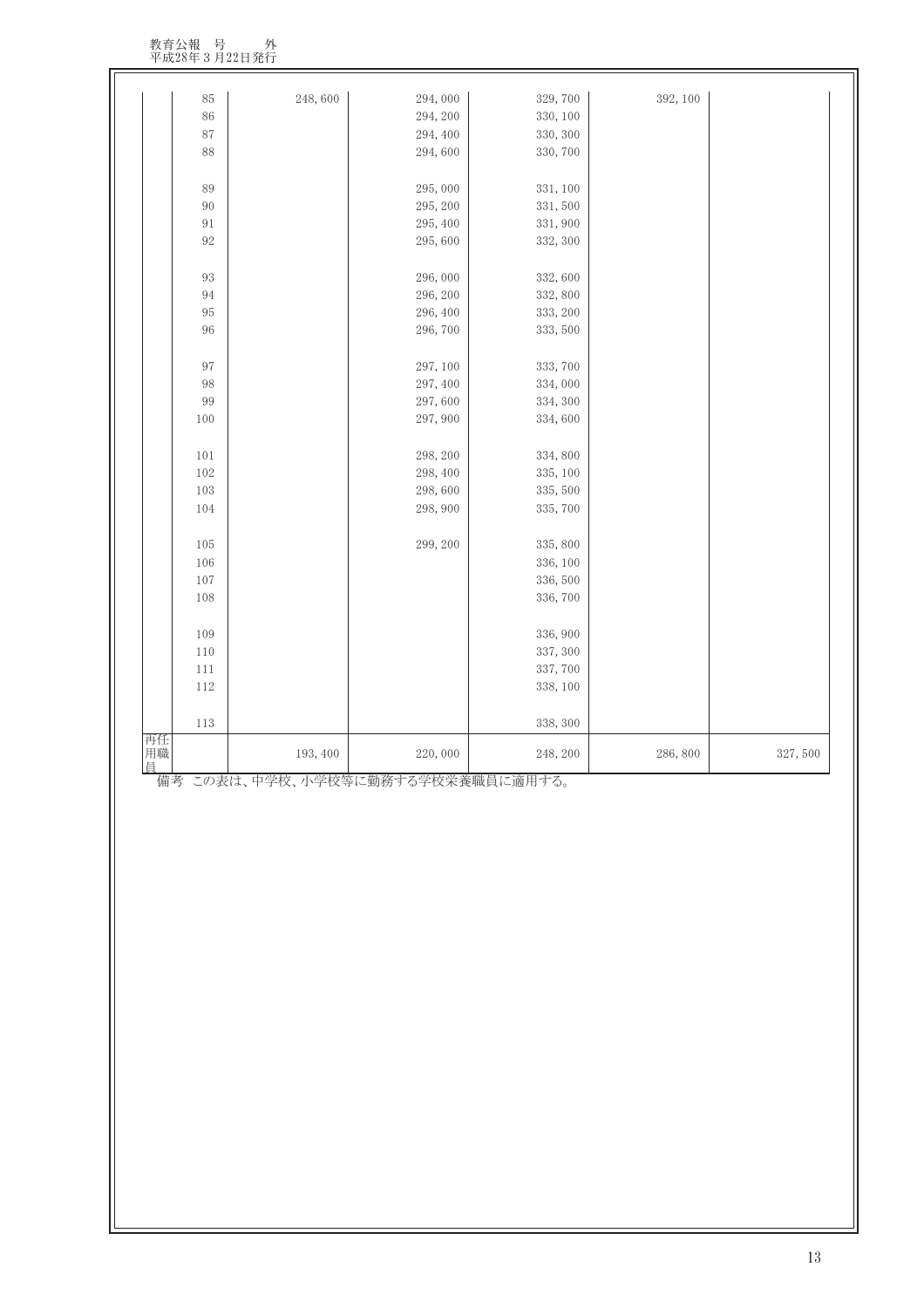別表第四 (第9条関係)

行 政 職 給 料 表

| 職員      | 職務<br>の級         | 1 級      | 級<br>$\mathbf{2}$ | 3 級      | 4 級      | 5 級      | 6 級      |
|---------|------------------|----------|-------------------|----------|----------|----------|----------|
| の区<br>分 | 号<br>給           | 給料月額     | 給料月額              | 給料月額     | 給料月額     | 給料月額     | 給料月額     |
|         |                  | 円        | 円                 | 円        | 円        | 円        | 円        |
|         | $\mathbf{1}$     | 146,000  | 196, 100          | 232, 300 | 265,800  | 292, 100 | 322,900  |
|         | $\,2$            | 147, 100 | 197,900           | 233, 900 | 267,800  | 294, 300 | 325, 100 |
|         | 3                | 148, 300 | 199,700           | 235, 400 | 269,600  | 296,600  | 327, 400 |
|         | $\overline{4}$   | 149, 400 | 201,500           | 237,000  | 271,700  | 298,800  | 329,600  |
|         | 5                | 150,500  | 203, 100          | 238,500  | 273,600  | 300, 800 | 331,900  |
|         | 6                | 151,600  | 204,900           | 240, 200 | 275,500  | 303, 100 | 333,900  |
|         | $\,7$            | 152,700  | 206,700           | 241,700  | 277,500  | 305, 400 | 336, 100 |
|         | 8                | 153,800  | 208,500           | 243, 300 | 279,600  | 307,700  | 338, 300 |
|         | $\boldsymbol{9}$ | 154,900  | 210, 200          | 244,800  | 281,700  | 309,800  | 340, 400 |
|         | 10               | 156, 300 | 212,000           | 246, 300 | 283,700  | 312, 100 | 342,600  |
|         | 11               | 157,600  | 213,800           | 247,900  | 285,800  | 314, 300 | 344,700  |
|         | 12               | 158,900  | 215,600           | 249, 400 | 287,900  | 316,600  | 346,900  |
|         | 13               | 160, 200 | 217,000           | 250,900  | 289,900  | 318,800  | 348,900  |
|         | 14               | 161,700  | 218,800           | 252, 400 | 292,000  | 320, 900 | 350, 900 |
|         | 15               | 163, 200 | 220,500           | 253,800  | 294,000  | 323, 100 | 353,000  |
|         | 16               | 164,800  | 222, 300          | 255, 200 | 296, 100 | 325, 200 | 355,000  |
|         | 17               | 166, 100 | 224,000           | 256,700  | 298, 100 | 327, 300 | 356,900  |
|         | 18               | 167,600  | 225,700           | 258,500  | 300, 100 | 329, 300 | 358,900  |
|         | 19               | 169, 100 | 227,300           | 260, 200 | 302, 200 | 331, 400 | 360,700  |
|         | 20               | 170,600  | 228,900           | 262,000  | 304, 200 | 333, 400 | 362,600  |
|         | 21               | 172,000  | 230, 400          | 263,700  | 306, 300 | 335, 400 | 364,600  |
|         | $22\,$           | 174,700  | 232, 100          | 265,500  | 308, 400 | 337,500  | 366,500  |
|         | 23               | 177, 300 | 233,700           | 267, 300 | 310, 400 | 339, 500 | 368,500  |
|         | 24               | 179,900  | 235, 300          | 269,000  | 312,500  | 341,600  | 370, 400 |
|         | 25               | 182,600  | 236,700           | 271,000  | 314, 300 | 343, 200 | 372, 400 |
|         | $26\,$           | 184, 300 | 238, 200          | 272,900  | 316, 400 | 345, 100 | 374, 300 |
|         | 27               | 186,000  | 239,700           | 274,700  | 318,500  | 347,000  | 376, 300 |
|         | 28               | 187,700  | 241,000           | 276,600  | 320, 500 | 348,900  | 378, 300 |
|         | 29               | 189, 200 | 242, 300          | 278, 300 | 322, 500 | 350,600  | 379,800  |
|         | $30\,$           | 191,000  | 243,500           | 280, 200 | 324,500  | 352, 500 | 381,600  |
|         | $3\sqrt{1}$      | 192,800  | 244,600           | 282, 100 | 326,600  | 354, 400 | 383, 400 |
|         | 32               | 194,500  | 245,800           | 283, 900 | 328,700  | 356, 200 | 385,000  |
|         | 33               | 196, 100 | 247, 100          | 285,600  | 330, 200 | 358, 100 | 386,800  |
|         | $34\,$           | 197,600  | 248, 400          | 287,500  | 332, 200 | 359,900  | 388, 200 |
|         | 35               | 199, 100 | 249,600           | 289, 300 | 334, 100 | 361,700  | 389,700  |
|         | 36               | 200,600  | 250,900           | 291, 200 | 336, 200 | 363, 400 | 391, 300 |
|         | 37               | 201,900  | 251,900           | 292, 900 | 338, 100 | 364,800  | 392, 700 |
|         | 38               | 203, 200 | 253, 300          | 294,600  | 340,000  | 366, 100 | 393, 900 |
|         | 39               | 204,500  | 254,800           | 296, 400 | 342,000  | 367,500  | 395, 100 |
|         | 40               | 205,800  | 256, 300          | 298, 200 | 343, 900 | 368, 900 | 396, 200 |
|         |                  |          |                   |          |          |          |          |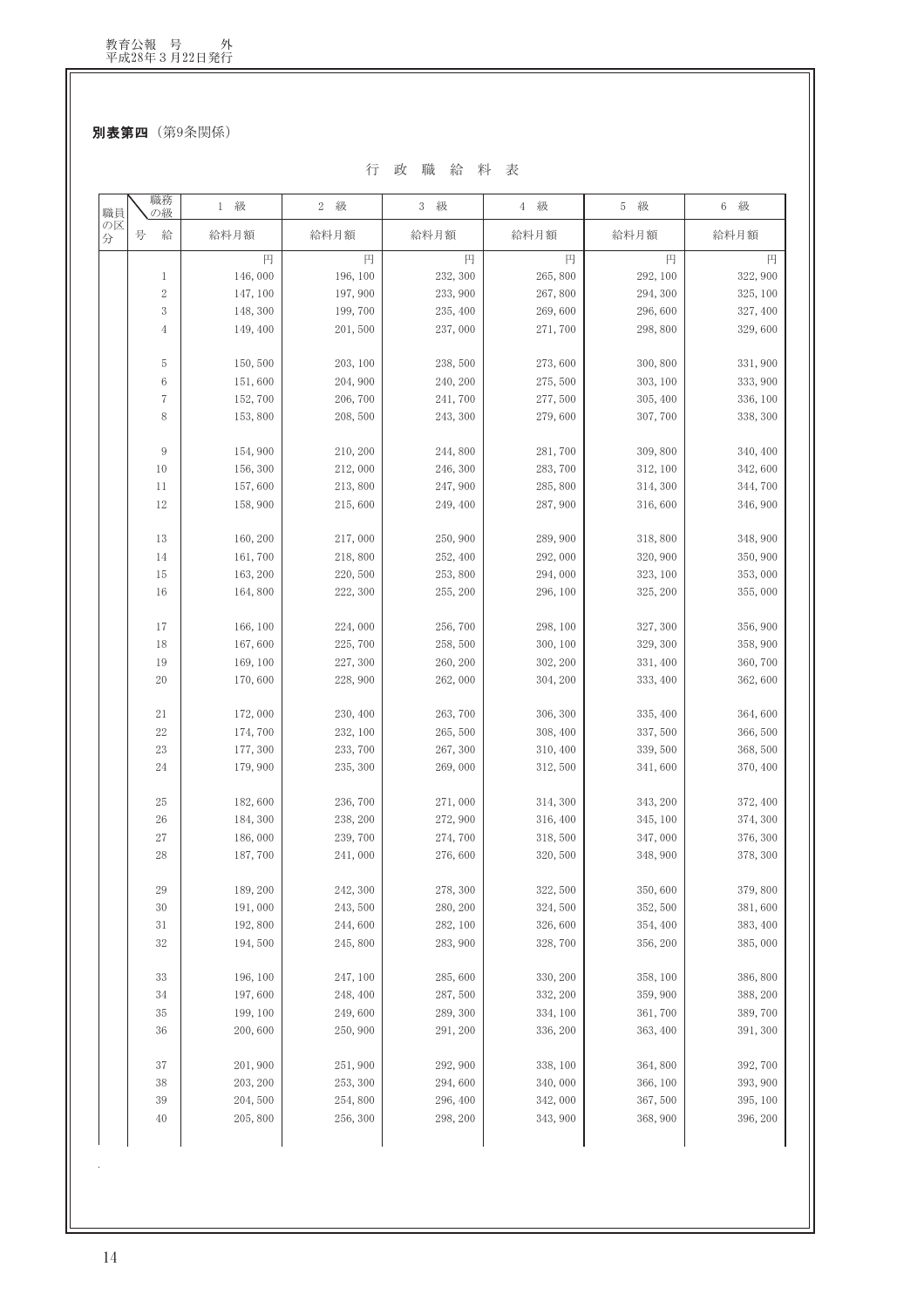|          | 41     | 207, 100 | 257,700  | 299,900  | 345,800  | 370, 200 | 397, 300 |
|----------|--------|----------|----------|----------|----------|----------|----------|
|          | 42     | 208, 400 | 259, 100 | 301,600  | 347,700  | 371, 100 | 398,500  |
|          | 43     | 209,700  | 260,500  | 303, 300 | 349,500  | 372, 200 | 399,700  |
|          | 44     | 211,000  | 261,900  | 304, 900 | 351, 400 | 373, 300 | 400,800  |
|          | 45     | 212, 200 | 263, 100 | 306,600  | 352, 900 | 374, 100 | 401,500  |
|          | 46     | 213,500  | 264, 400 | 308, 300 | 354, 300 | 375,000  | 402, 200 |
|          | 47     | 214,800  | 265,800  | 309, 900 | 355,800  | 375, 900 | 402, 900 |
|          | 48     | 216, 100 | 267, 200 | 311,600  | 357, 300 | 376,800  | 403,600  |
|          | 49     | 217, 200 | 268,500  | 312,800  | 358, 900 | 377,700  | 404, 200 |
|          | 50     | 218, 300 | 269,600  | 314, 300 | 359,700  | 378, 500 | 404,800  |
|          | 51     | 219, 300 | 270, 900 | 315,800  | 360, 900 | 379, 300 | 405, 300 |
|          | 52     | 220, 400 | 272, 200 | 317, 400 | 361, 900 | 380, 100 | 405,700  |
|          | 53     | 221,500  | 273, 300 | 319,000  | 362,800  | 380,800  | 406, 100 |
|          | 54     | 222,500  | 274, 400 | 320,600  | 363, 900 | 381,500  | 406, 400 |
|          | 55     | 223, 400 | 275,700  | 322, 200 | 364,800  | 382, 200 | 406,700  |
|          | 56     | 224, 400 | 277,000  | 323, 700 | 365, 900 | 382, 900 | 407,000  |
|          | 57     | 225, 100 | 278, 100 | 325, 200 | 366,800  | 383, 400 | 407, 300 |
|          | 58     | 226,000  | 279, 100 | 326, 400 | 367,500  | 384,000  | 407,600  |
|          | 59     | 226, 900 | 280, 200 | 327,600  | 368, 200 | 384,600  | 407, 900 |
|          | 60     | 227,800  | 281, 300 | 328,800  | 368, 900 | 385, 300 | 408, 200 |
|          | 61     | 228,500  | 282, 500 | 329, 500 | 369, 300 | 385, 700 | 408,500  |
|          | 62     | 229,500  | 283, 500 | 330, 400 | 369, 900 | 386, 400 | 408,800  |
| 再任       | 63     | 230, 400 | 284, 400 | 331, 200 | 370,600  | 387,000  | 409, 100 |
| 用職<br>員以 | 64     | 231, 300 | 285, 400 | 332,000  | 371, 300 | 387,600  | 409, 400 |
| 外の<br>職員 | 65     | 232,000  | 286, 200 | 332, 900 | 371,600  | 388,000  | 409,700  |
|          | 66     | 232, 900 | 287, 100 | 333, 300 | 372, 300 | 388,600  | 410,000  |
|          | 67     | 233,800  | 287,800  | 334,000  | 373,000  | 389, 200 | 410, 300 |
|          | 68     | 234, 900 | 288,700  | 334,800  | 373, 700 | 389,800  | 410,600  |
|          | 69     | 235, 700 | 289,700  | 335,600  | 374,000  | 390, 200 | 410,800  |
|          | 70     | 236, 400 | 290,500  | 336, 300 | 374,600  | 390, 700 | 411, 100 |
|          | 71     | 237, 100 | 291, 300 | 337,000  | 375, 300 | 391, 200 | 411, 400 |
|          | 72     | 237, 900 | 292, 100 | 337,700  | 375, 900 | 391,800  | 411,700  |
|          | 73     | 238,700  | 292, 900 | 338, 200 | 376, 200 | 392, 100 | 411,900  |
|          | 74     | 239, 400 | 293, 400 | 338,800  | 376,800  | 392, 500 | 412, 200 |
|          | 75     | 240, 100 | 293,800  | 339, 300 | 377,500  | 392, 900 | 412,500  |
|          | 76     | 240,800  | 294, 300 | 339,900  | 378, 100 | 393, 300 | 412,700  |
|          | 77     | 241,500  | 294, 400 | 340, 200 | 378,500  | 393,600  | 412,900  |
|          | 78     | 242, 300 | 294,800  | 340,700  | 379,000  | 393, 900 | 413, 200 |
|          | 79     | 243, 100 | 295,000  | 341, 100 | 379,600  | 394, 200 | 413,500  |
|          | 80     | 243, 900 | 295, 400 | 341,600  | 380, 100 | 394,500  | 413,700  |
|          | 81     | 244,600  | 295,600  | 342,000  | 380,600  | 394,700  | 413,900  |
|          | $82\,$ | 245, 300 | 295,800  | 342,500  | 381, 200 | 395,000  | 414, 200 |
|          | 83     | 246,000  | 296, 200 | 343,000  | 381,700  | 395, 300 | 414,500  |
|          |        |          |          |          |          |          |          |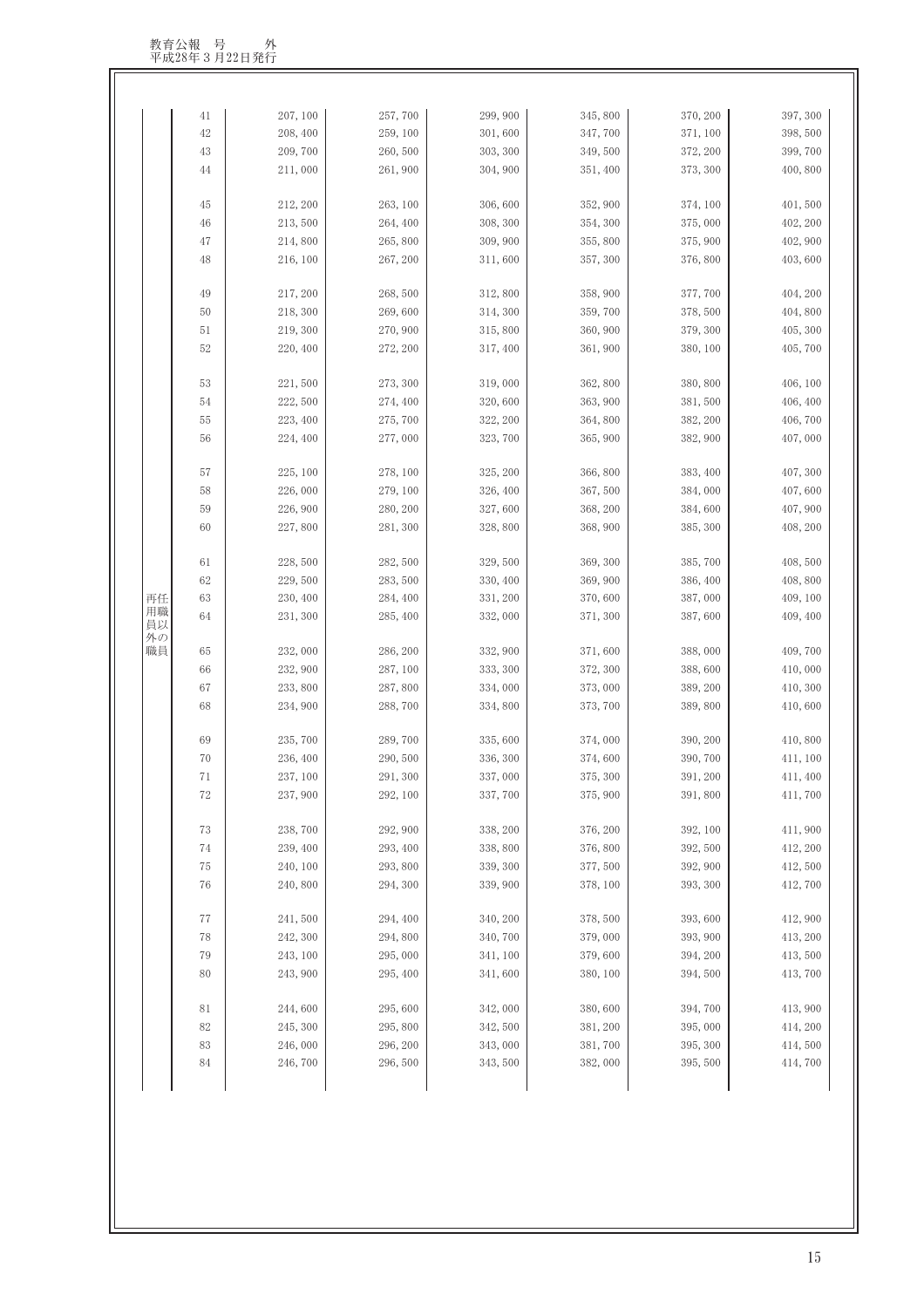| 再任<br>用職       | 192, 400 | 219,900             | 259,900             | 279, 300 | 294, 400 | 319,800 |
|----------------|----------|---------------------|---------------------|----------|----------|---------|
| 125            |          | 308, 900            |                     |          |          |         |
| 124            |          | 308,600             |                     |          |          |         |
| 123            |          | 308, 300            |                     |          |          |         |
| 122            |          | 308,000             |                     |          |          |         |
| 121            |          | 307,800             |                     |          |          |         |
| 120            |          | 307, 400            |                     |          |          |         |
| 119            |          | 307, 100            |                     |          |          |         |
| 118            |          | 306,800             |                     |          |          |         |
| 117            |          | 306,600             |                     |          |          |         |
| 116            |          | 306, 400            |                     |          |          |         |
| 115            |          | 306,000             |                     |          |          |         |
| 114            |          | 305,700             |                     |          |          |         |
| 113            |          | 305, 400            | 354,700             |          |          |         |
|                |          |                     |                     |          |          |         |
| 112            |          | 305, 300            | 354, 200            |          |          |         |
| 111            |          | 305,000             | 353, 900            |          |          |         |
| $110\,$        |          | 304,600             | 353,600             |          |          |         |
| 109            |          | 304, 200            | 353, 200            |          |          |         |
| 108            |          | 304,000             | 352,700             |          |          |         |
| $107\,$        |          | 303, 700            | 352, 300            |          |          |         |
| 106            |          | 303, 300            | 351,900             |          |          |         |
| 105            |          | 303,000             | 351,500             |          |          |         |
|                |          |                     |                     |          |          |         |
| 104            |          | 302,800             | 351,000             |          |          |         |
| 103            |          | 302, 500            | 350,600             |          |          |         |
| 101<br>$102\,$ |          | 301,800<br>302, 100 | 349,800<br>350, 200 |          |          |         |
|                |          |                     |                     |          |          |         |
| 100            |          | 301,600             | 349,500             |          |          |         |
| $99\,$         |          | 301, 200            | 349, 200            |          |          |         |
| $98\,$         |          | 300, 800            | 348,800             |          |          |         |
| $\rm 97$       |          | 300, 500            | 348, 300            |          |          |         |
| 96             |          | 300, 300            | 348, 200            |          |          |         |
| $95\,$         |          | 299,900             | 347,800             |          |          |         |
| 94             |          | 299,500             | 347, 300            |          |          |         |
| 93             | 252,000  | 299, 300            | 346, 900            | 385,700  | 397,700  |         |
|                |          |                     |                     |          |          |         |
| $92\,$         | 251,700  | 299, 200            | 346,700             | 385, 400 | 397,500  |         |
| 91             | 251, 200 | 298,800             | 346, 300            | 385,000  | 397, 300 |         |
| $90\,$         | 250,700  | 298,500             | 345, 800            | 384,600  | 397,000  |         |
| 89             | 250, 200 | 298, 100            | 345, 400            | 384, 100 | 396,700  |         |
| 88             | 249,500  | 297,800             | 345, 100            | 383,700  | 396,500  |         |
| $87\,$         | 248,800  | 297, 400            | 344,700             | 383, 300 | 396, 300 |         |
| $86\,$         | 248, 100 | 297, 100            | 344, 200            | 382, 900 | 396,000  |         |
| $85\,$         | 247, 400 | 296,800             | 343,800             | 382, 400 | 395,700  | 414,900 |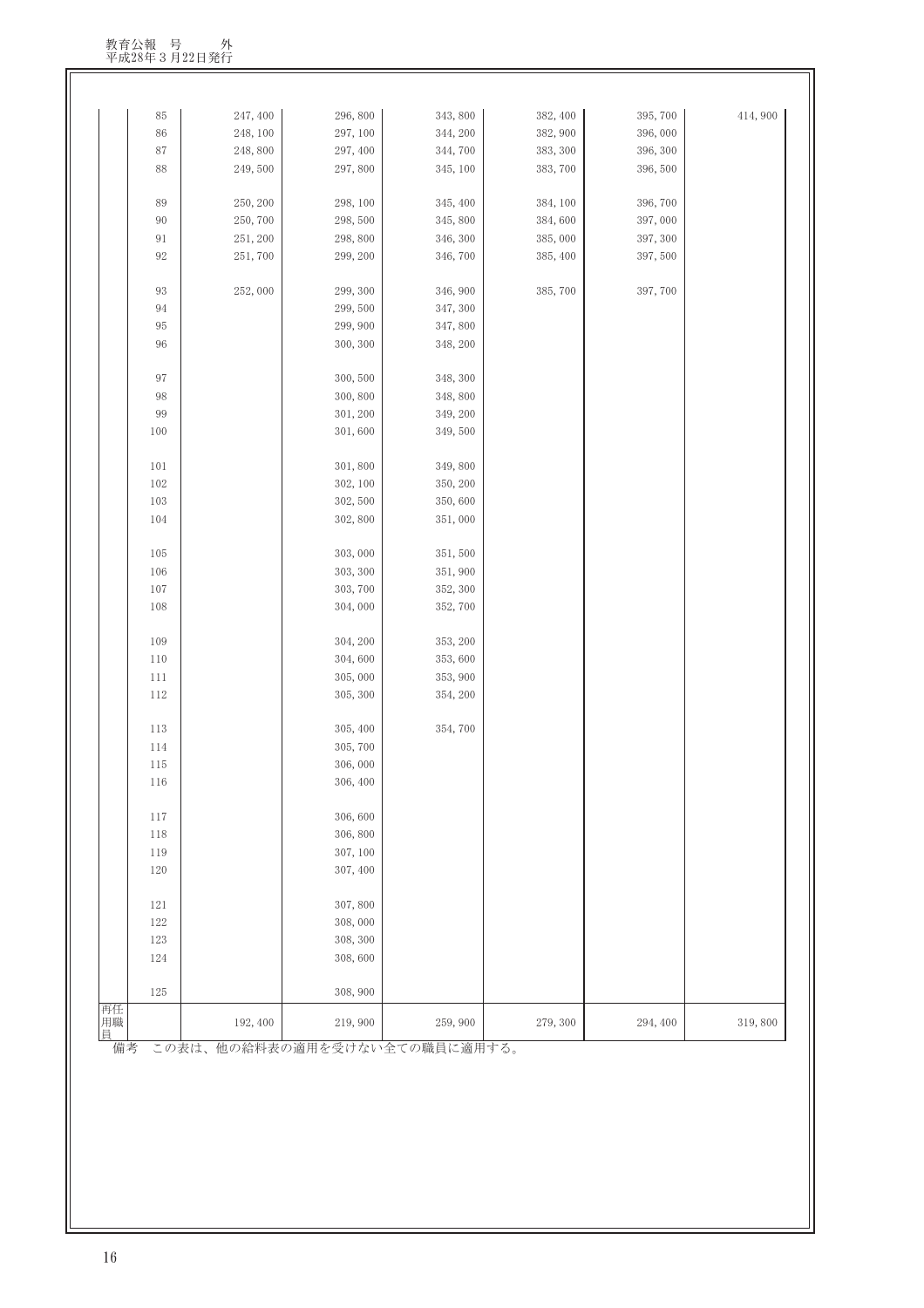第二条(公立学校職員の給与に関する条例の一部を次のように改正する。

のは、それぞれの職務の級に分類されるものとする」を加える。

る場合においては百分の八十五」を「百分の八十」に改める。

別表第四の次に次の一表を加える。

第一条中「第二十四条第六項」を「第二十四条第五項」に改める。

十二月に支給する場合においては百分の四十」を「百分の三十七・五」に改める。

第九条の三中「職務の級は、」の下に「第九条第三項に規定するもののほか、」を加える。

第九条第三項中「標準的な」を削り、「内容は、」の下に「別表第四の二の等級別基準職務表に定めるとおり とし、同表に掲げる職務とその複雑、困難及び責任の程度が同程度の職務で」を、「)で定める」の下に「も

第二十四条第二項第一号中「、六月に支給する場合においては百分の七十五、十二月に支給する場合におい ては百分の八十五」を「百分の八十」に改め、同項第二号中「、六月に支給する場合においては百分の三十五、

附則第十五項中「、六月に支給する場合においては百分の一・一二五、十二月に支給する場合においては百 分の一・二七五」を「百分の一・二」に、「、六月に支給する場合においては百分の七十五、十二月に支給す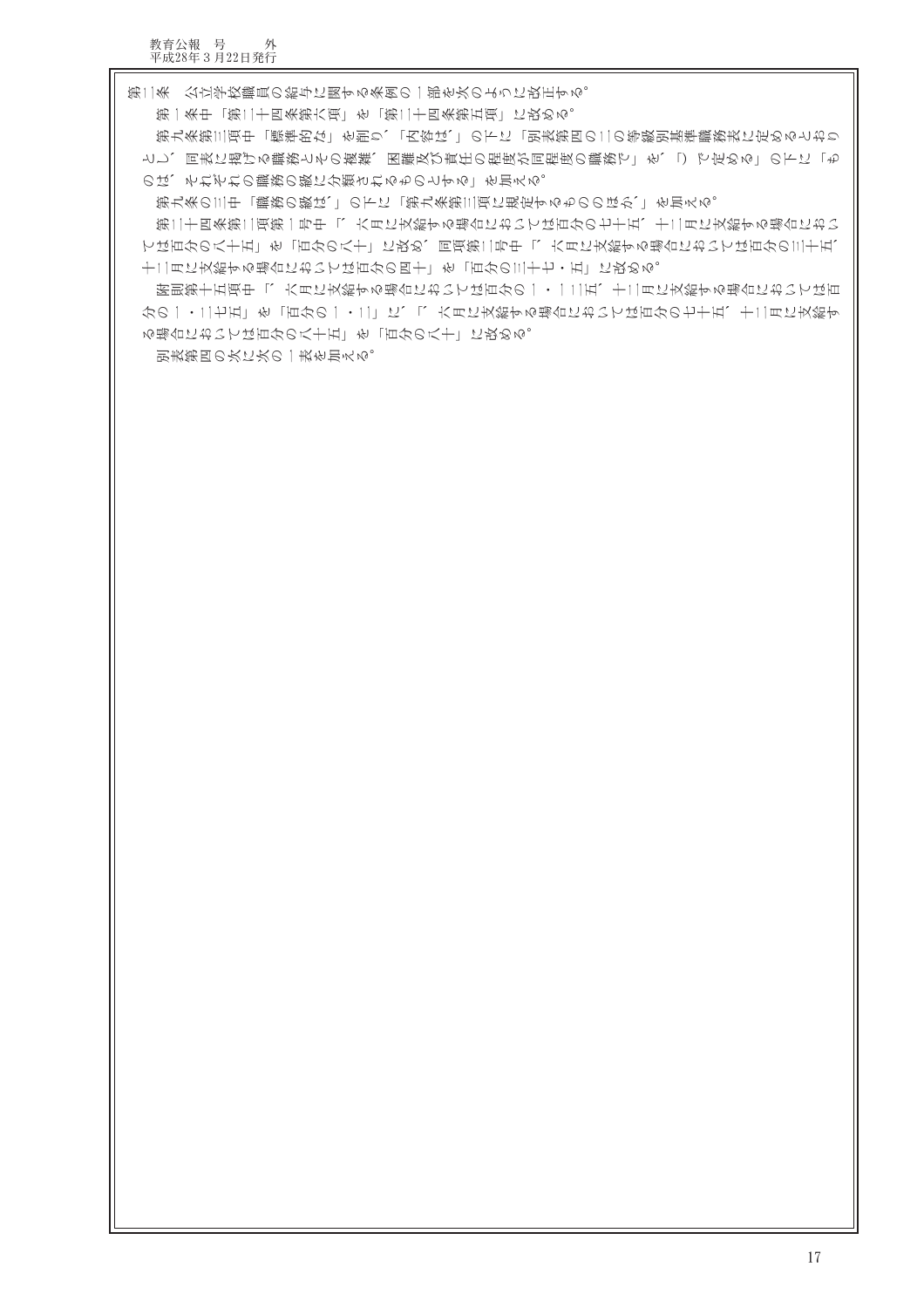別表第四の二 等級別基準職務表 (第9条関係)

ィ 高等学校等教育職給料表等級別基進職務表

| 職務<br>の級 | 基準となる職務                                         |
|----------|-------------------------------------------------|
| 1級       | 県立学校の養護助教諭、講師、寄宿舎指導員又は実習助手の職務                   |
| 2級       | 県立学校の教諭、養護教諭、栄養教諭、教諭兼寄宿舎指導員又は教諭兼実<br>習助手の職務     |
| 特 2級     | 県立学校の主幹教諭の職務                                    |
| 3級       | 県立学校の教頭の職務                                      |
| 4級       | 県立学校の校長の職務                                      |
| $\Box$   | 中学校 · 小学校教育職給料表等級別基準職務表                         |
| 職務<br>の級 | 基準となる職務                                         |
| 1級       | 市町立学校(市町立学校の小学校及び中学校をいう。以下同じ。)の養護<br>助教諭又は講師の職務 |
| 2級       | 市町立学校の教諭、養護教諭又は栄養教諭の職務                          |
| 特 2 級    | 市町立学校の主幹教諭又は指導教諭の職務                             |
| 3級       | 市町立学校の教頭の職務                                     |
| 4 級      | 市町立学校の校長の職務                                     |
| ハ        | 学校栄養職員給料表等級別基準職務表                               |
| 職務<br>の級 | 基準となる職務                                         |
| 1級       | 学校栄養職員の職務                                       |
| 2級       | 相当高度の知識又は経験を必要とする学校栄養職員の職務                      |
| 3級       | 高度の知識又は経験を必要とする学校栄養職員の職務                        |
| 4級       | 主任学校栄養職員の職務                                     |
| 5級       | 総括主任学校栄養職員の職務                                   |
| $=$      | 行政職給料表等級別基準職務表                                  |
| 職務<br>の級 | 基準となる職務                                         |
| 1級       | 定型的な業務を行う職務                                     |
| 2級       | 高度の知識又は経験を必要とする業務を行う職務                          |
|          | 主査又は県立学校の事務次長の職務<br>1                           |
| 3級       | $\mathbf{2}$<br>主任の職務                           |
|          | 主幹の職務<br>1                                      |
| 4 級      | 困難な業務を行う主査又は県立学校の困難な業務を行う事務次長の<br>2<br>職務       |
|          | 県立学校の事務長又は市町立学校の総括主幹の職務<br>1                    |
| 5 級      | 困難な業務を行う主幹の職務<br>2                              |

困難な業務を行う主幹の職務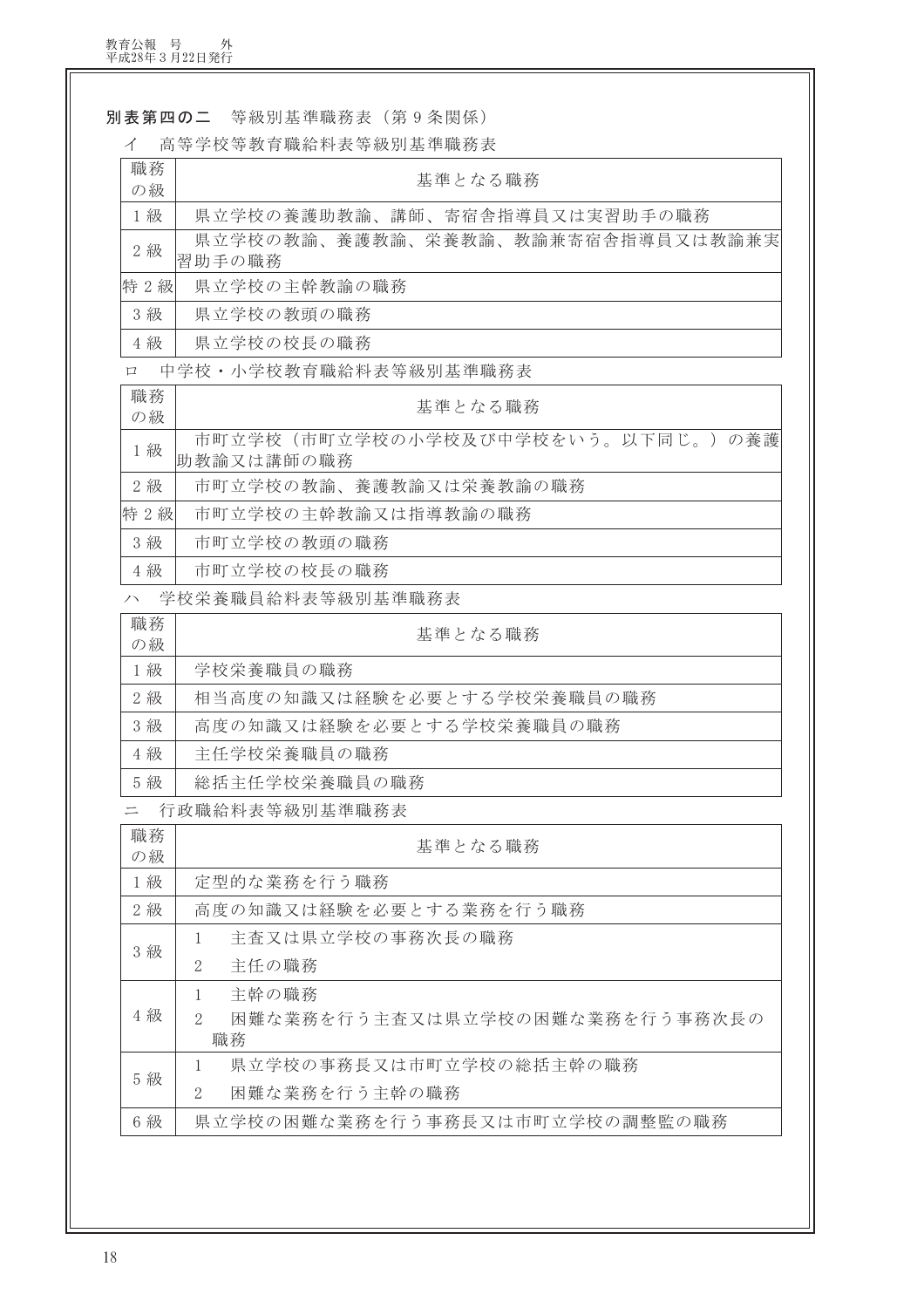三重県条例第二十七号

平成二十八年三月二十二日

三重県知事 鈴 木 英 崁

具立高等学校等の現業職員の給与の種類及び基準に関する条例の一部を改正する条例をここに公布します。

規則で定める。

(現則への委任) 6 前三項に定めるもののほか、この条例の施行に関し必要な事項は、県委員会及び人事委員会が共同で定める

された給与は、新条例等の規定による給与の内払とみなす。

(給与の内払) 5 新条例の規定及び第五条の規定による改正後の公立学校職員の給与に関する条例の一部を改正する条例の規 定(以下この項においてこれらを「新条例等の規定」という。)を適用する場合においては、旧条例の規定及 び第五条の規定による改正前の公立学校職員の給与に関する条例の一部を改正する条例の規定に基づいて支給

人事委員会と協議して定めるところにより、必要な調整を行うことができる。

- (施行日から平成二十八年三月三十一日までの間における異動者の号給の調整) 4 施行日から平成二十八年三月三十一日までの間において、新条例の規定により、新たに給料表の適用を受け ることとなった職員及びその属する職務の級又はその受ける号給に異動のあった職員の当該適用又は異動の日 における号給については、当該適用又は異動について、まず日条列の現定が適用され、次いで当該適用又は異 動の日から新条例の現定が適用されるものとした場合との権衡上必要と認められる艰度において、県委員会が
- 議して定めるところによる。

て、第一条の現定による改正前の公立学校職員の給与に関する条例(次項及び附則第五項において「旧条例」 という。)の規定により、新たに給料表の適用を受けることとなった職員及びその属する職務の級又はその受 ける号給に異動のあった職員のうち、三重県教育委員会(以下この項、次項及び附則第六項において「県委員 会」という。)が三重県人事委員会(以下この項、次項及び附則第六項において「人事委員会」という。)と協 議して定める職員の、新条例の規定による当該適用又は異動の日における号給は、県委員会が人事委員会と協議して定める職員の、新条例の規定による当該適用又は異動の日における号給は、県委員会が人事委員会と協

(平成二十七年四月一日から施行日の前日までの間における異動者の号給) 3 平戎二十七年四月一日からこの条列の施行の日(次項において「施行日」という。)の前日までの間におい

第二十四条第二項及び附則第十五項の規定は平成二十七年十二月一日から適用する。

- 月一日から施行する。 2 第一条の現定による牧正後の公立学校職員の給与に関する条例(以下この項から附則第五項までにおいて) 「新条例」という。)別表第一から別表第四までの規定及び第五条の規定は平成二十七年四月一日から、新条例
- (施行期日等) 1 この条例は、公布の日から施行する。ただし、第二条から第四条まで及び第六条の規定は、平成二十八年四

医 园

 $\n *Im*$ 

附則第十項を削り、附則第十一項を附則第十項とする。

第六条 公立学校職員の給与に関する条例の一部を改正する条例の一部を次のように改正する。

附則第十項の表第十五条の二第二項第七号の項中 「(規則で定める地域及び学校にあつては、百分の四・五)」 老門め。

第五条 公立学校職員の給与に関する条例の一部を改正する条例(平成二十七年三重県条例第二十八号)の一部 **を次のように投圧やめ。** 

(公立学校職員の給与に関する条例の一部を改正する条例の一部改正)

第一条中「第二十四条第六項」を「第二十四条第五項」に改める。

- (公立学校職員の勤務時間、休暇等に関する条例の一部改正) 第四条 公立学校職員の勤務時間、休暇等に関する条例(平成七年三重県条例第二号)の一部を次のように改正
- 第一条中「第二十四条第六項」を「第二十四条第五項」に改める。
- (公立学校職員の退職手当に関する条例の一部改正) 第三条 公立学饺職員の退職手当に関する条例(昭和三十年三重県条例第十一号)の一部を次のように攻正する。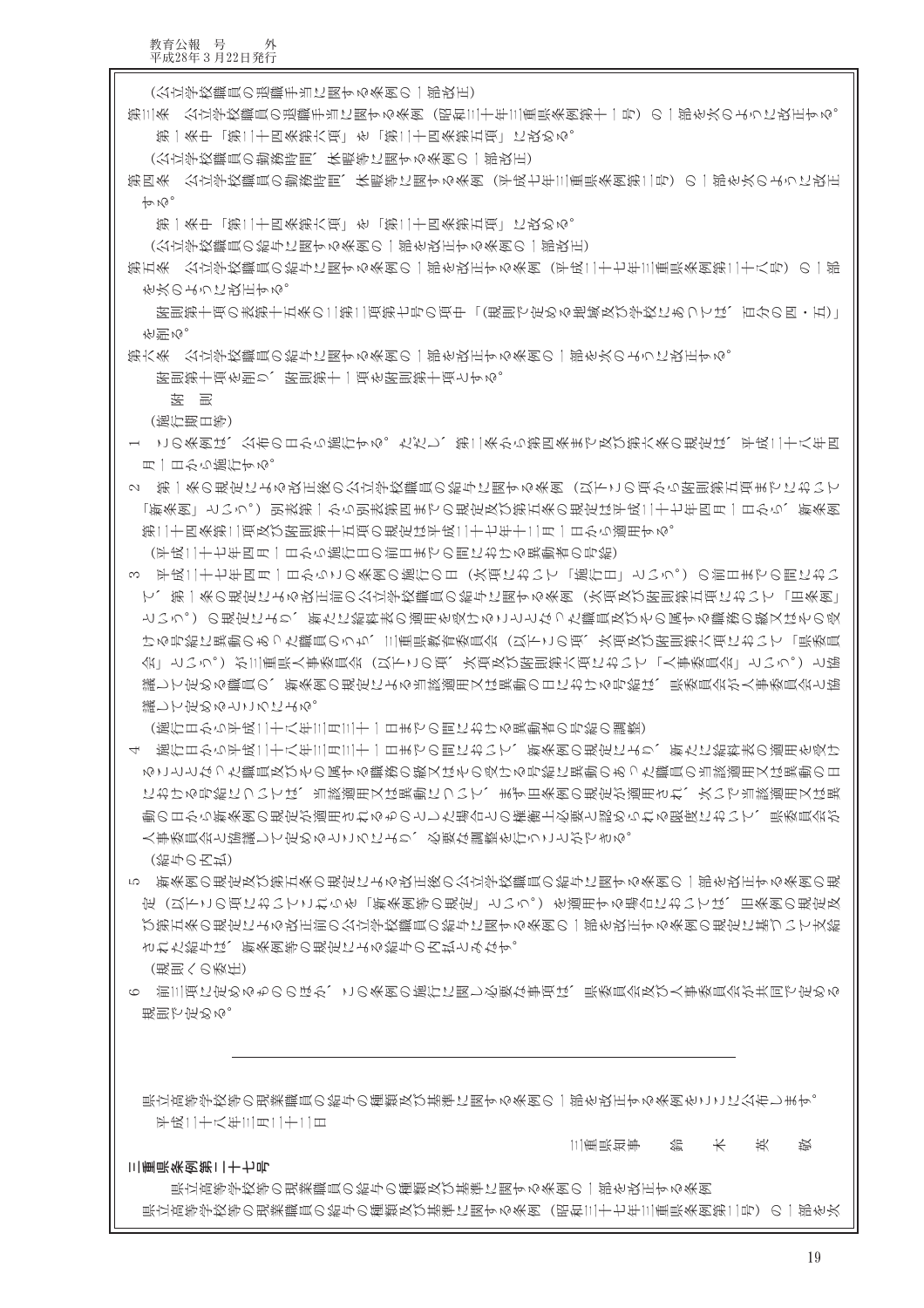のように改正する。

別表を次のように改める。

別表 (第2条関係)

現業職員給料表

| 2 級      | 級<br>$3 -$           | 4 級                                                               |
|----------|----------------------|-------------------------------------------------------------------|
| 給料月額     | 給料月額                 | 給料月額                                                              |
| 円        | 円                    | 円<br>円                                                            |
| 143,500  | 184,600<br>229,500   | 282, 400                                                          |
| 144, 100 | 186, 100<br>230,700  | 284, 200                                                          |
| 144,700  | 187,500<br>231,700   | 286, 100                                                          |
| 145, 300 | 188,900<br>232, 400  | 287,800                                                           |
| 146,000  | 190, 400<br>233,700  | 289,600                                                           |
| 147, 100 | 235,000<br>191,800   | 291,800                                                           |
| 148, 300 | 193, 200<br>236, 200 | 293, 900                                                          |
| 149, 400 | 194,600<br>237, 400  | 296, 100                                                          |
| 150,500  | 196, 100<br>238,500  | 298, 100                                                          |
| 151,600  | 197,900<br>240, 200  | 300, 100                                                          |
| 152,700  | 199,700<br>241,700   | 302, 200                                                          |
| 153,800  | 201,500<br>243, 300  | 304, 200                                                          |
| 154,900  | 203, 100<br>244,800  | 306, 300                                                          |
| 156, 300 | 204, 900<br>246, 300 | 308, 400                                                          |
| 157,600  | 206,700<br>247,900   | 310, 400                                                          |
| 158,900  | 208,500<br>249, 400  | 312,500                                                           |
| 160, 200 | 210, 200<br>250,900  | 314, 300                                                          |
| 161,700  | 212,000<br>252, 400  | 316, 400                                                          |
| 163, 200 | 213,800<br>253,800   | 318,500                                                           |
| 164,800  | 215,600<br>255, 200  | 320,500                                                           |
| 166, 100 | 217,000<br>256,700   | 322, 500                                                          |
| 167,600  | 218,800<br>258,500   | 324,500                                                           |
| 169, 100 | 220,500<br>260, 200  | 326,600                                                           |
| 170,600  | 222, 300<br>262,000  | 328,700                                                           |
| 172,000  | 263,700<br>224,000   | 330, 200                                                          |
| 174,700  | 225,700<br>265,500   | 332, 200                                                          |
| 177, 300 | 227, 300<br>267, 300 | 334, 100                                                          |
| 179,900  | 228,900<br>269,000   | 336, 200                                                          |
| 182,600  | 230, 400<br>271,000  | 338, 100                                                          |
| 184, 300 |                      | 340,000                                                           |
| 186,000  |                      | 342,000                                                           |
| 187,700  |                      | 343, 900                                                          |
|          |                      | 232, 100<br>272,900<br>233, 700<br>274,700<br>235, 300<br>276,600 |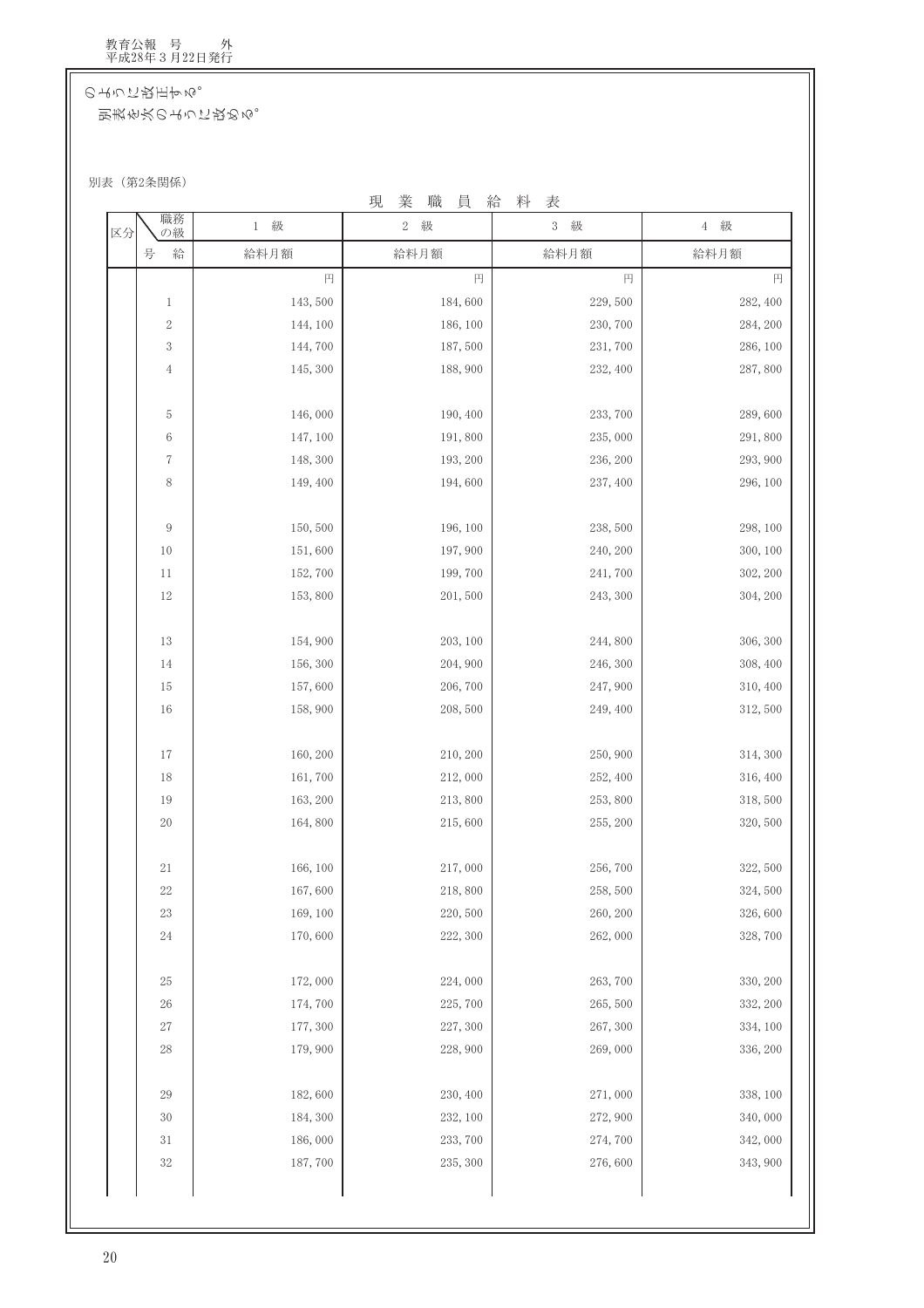| $33\,$             | 189, 200 | 236,700  | 278, 300 | 345, 800 |
|--------------------|----------|----------|----------|----------|
| $34\,$             | 191,000  | 238, 200 | 280, 200 | 347,700  |
| $35\,$             | 192,800  | 239,700  | 282, 100 | 349,500  |
| $36\,$             | 194,500  | 241,000  | 283, 900 | 351, 400 |
|                    |          |          |          |          |
| 37                 | 196, 100 | 242, 300 | 285,600  | 352, 900 |
| $38\,$             | 197,600  | 243,500  | 287,500  | 354, 300 |
| $39\,$             | 199, 100 | 244,600  | 289, 300 | 355, 800 |
| 40                 | 200,600  | 245,800  | 291, 200 | 357, 300 |
| 41                 | 201,900  | 247, 100 | 292, 900 | 358, 900 |
| 42                 | 203, 200 | 248, 400 | 294,600  | 359,700  |
| 43                 | 204,500  | 249,600  | 296, 400 | 360, 900 |
| 44                 | 205,800  | 250,900  | 298, 200 | 361, 900 |
|                    |          |          |          |          |
| $45\,$             | 207, 100 | 251,900  | 299, 900 | 362,800  |
| 46                 | 208, 400 | 253, 300 | 301,600  | 363, 900 |
| $47\,$             | 209,700  | 254,800  | 303, 300 | 364,800  |
| $48\,$             | 211,000  | 256, 300 | 304, 900 | 365, 900 |
|                    |          |          |          |          |
| 49                 | 212, 200 | 257,700  | 306,600  | 366, 800 |
| $50\,$             | 213,500  | 258,600  | 308, 300 | 367,500  |
| $51\,$             | 214,800  | 259, 400 | 309, 900 | 368, 200 |
| 52                 | 216, 100 | 260, 200 | 311,600  | 368, 900 |
| 53                 | 217, 200 | 260,800  | 312,800  | 369, 300 |
| 54                 | 218, 300 | 262,000  | 314, 300 | 369, 900 |
| $55\,$             | 219, 300 | 263, 200 | 315,800  | 370,600  |
| 56                 | 220, 400 | 264, 300 | 317, 400 | 371, 300 |
|                    |          |          |          |          |
| $57\,$             | 221,500  | 265,500  | 319,000  | 371,600  |
| $58\,$             | 222, 500 | 266,700  | 320,600  | 372, 300 |
| 59                 | 223, 400 | 267,900  | 322, 200 | 373,000  |
| 60                 | 224, 400 | 269, 100 | 323, 700 | 373, 700 |
|                    |          |          |          |          |
| 61                 | 225, 100 | 270, 100 | 325, 200 | 374,000  |
| 62                 | 225,800  | 271,300  | 326, 400 | 374,600  |
| 63                 | 226,700  | 272,500  | 327,600  | 375, 300 |
| 64                 | 227,500  | 273, 700 | 328,800  | 375, 900 |
| 65                 | 228, 100 | 274,500  | 329,500  | 376, 200 |
| 66<br>再任           | 229, 400 | 275,600  | 331,500  | 376, 800 |
| 用職<br>$67\,$       | 230,600  | 276, 700 | 333, 800 | 377,500  |
| 員以<br>$68\,$<br>外の | 231,800  | 277,800  | 336,000  | 378, 100 |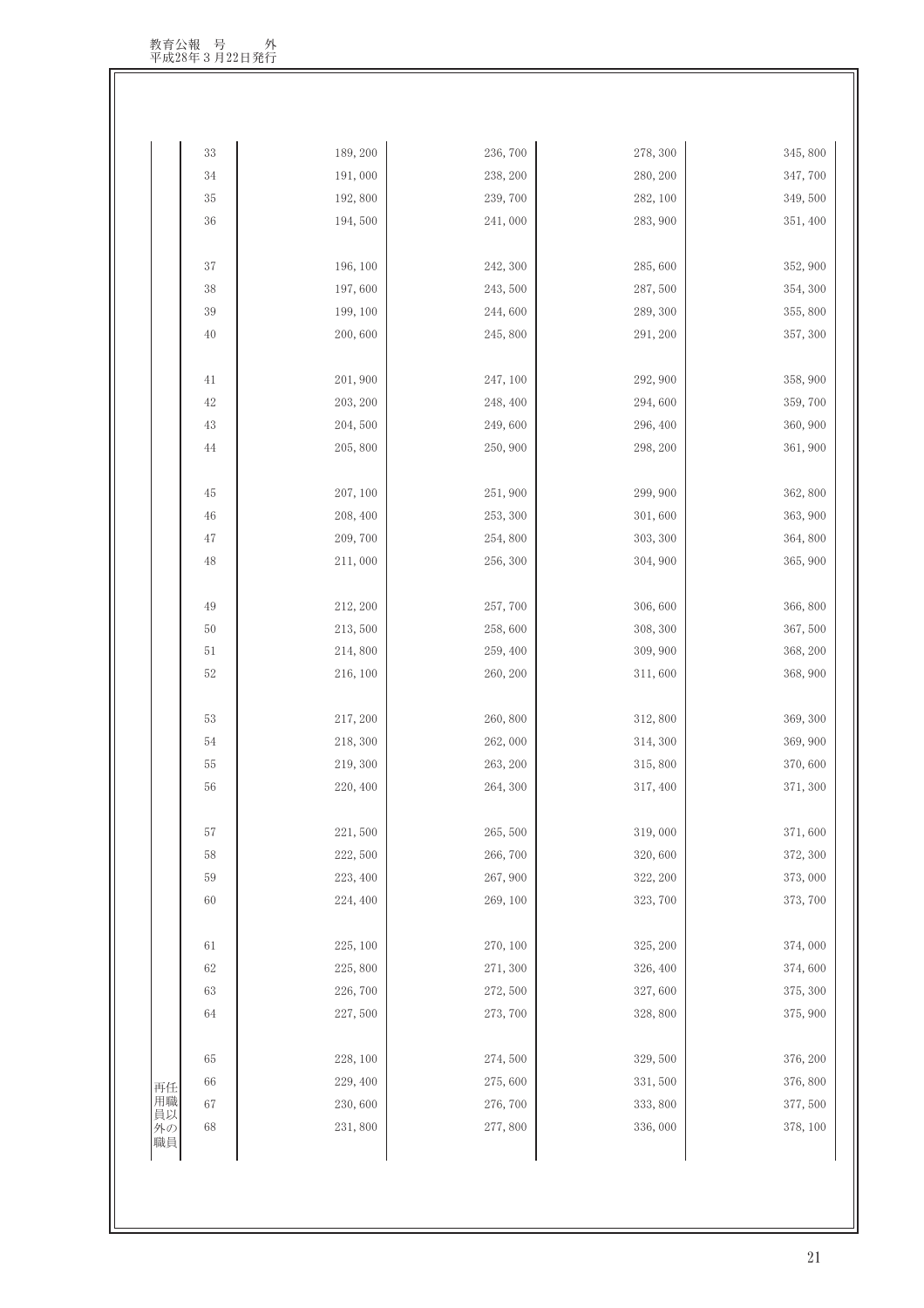| 69          | 232, 700 | 278,900            | 338, 300             | 378, 500            |
|-------------|----------|--------------------|----------------------|---------------------|
| $70\,$      | 233, 800 | 279,900            | 340, 200             | 379,000             |
| $7\sqrt{1}$ | 234, 900 | 281,000            | 342, 500             | 379,600             |
| $72\,$      | 236, 100 | 282, 100           | 344,600              | 380, 100            |
|             |          |                    |                      |                     |
| $73\,$      | 237, 300 | 282, 900           | 346,600              | 380,600             |
| $74\,$      | 238, 400 | 283,800            | 347,700              | 381, 200            |
| $75\,$      | 239, 500 | 284,500            | 348,800              | 381,700             |
| $76\,$      | 240,700  | 285, 400           | 349,800              | 382,000             |
| $77\,$      | 241,900  | 286, 300           | 351,000              | 382, 400            |
| 78          | 243, 100 | 287, 100           | 352,000              | 382, 900            |
| 79          | 244, 300 | 287,900            | 352, 900             | 383, 300            |
| 80          | 245, 400 | 288,700            | 353,800              | 383,700             |
|             |          |                    |                      |                     |
| $81\,$      | 246,500  | 289,500            | 354,800              | 384, 100            |
| 82          | 247,500  | 290, 300           | 355,700              | 384,600             |
| 83          | 248,500  | 291, 100           | 356,600              | 385,000             |
| 84          | 249,500  | 291,900            | 357, 400             | 385, 400            |
|             |          |                    |                      |                     |
| 85          | 250,600  | 292,600            | 358,000              | 385,700             |
| 86          | 251,600  | 292, 900           | 358,800              | 386, 200            |
| $87\,$      | 252, 500 | 293, 500           | 359,700              | 386,700             |
| $88\,$      | 253, 500 | 294,000            | 360,600              | 387, 300            |
| 89          | 254,500  | 294, 400           | 361,500              | 388,000             |
| 90          | 255, 400 | 294,700            | 362, 400             | 388,500             |
| $91\,$      | 256, 300 | 295, 300           | 363, 200             | 389, 100            |
| 92          | 257, 200 | 295,600            | 363, 800             | 389,700             |
|             | 258, 100 |                    |                      |                     |
| 93<br>94    | 258,900  | 296,000<br>296,600 | 364, 400<br>365, 300 | 390, 400<br>390,600 |
| 95          | 259,700  | 297, 200           | 366, 200             | 390,800             |
| 96          | 260,500  | 297,800            | 367, 100             | 391, 400            |
|             |          |                    |                      |                     |
| 97          | 261, 300 | 298, 100           | 367, 400             | 392,000             |
| $98\,$      | 261,900  |                    | 368, 300             | 392, 200            |
| 99          | 262,500  |                    | 369, 100             | 392,700             |
| $100\,$     | 263, 100 |                    | 370,000              | 393, 300            |
| 101         | 263, 500 |                    | 370, 300             | 393,600             |
| 102         | 264,000  |                    | 371, 200             | 394, 100            |
| 103         | 264, 400 |                    | 372,000              | 394,700             |
| $104\,$     | 264, 900 |                    | 372,800              | 394, 900            |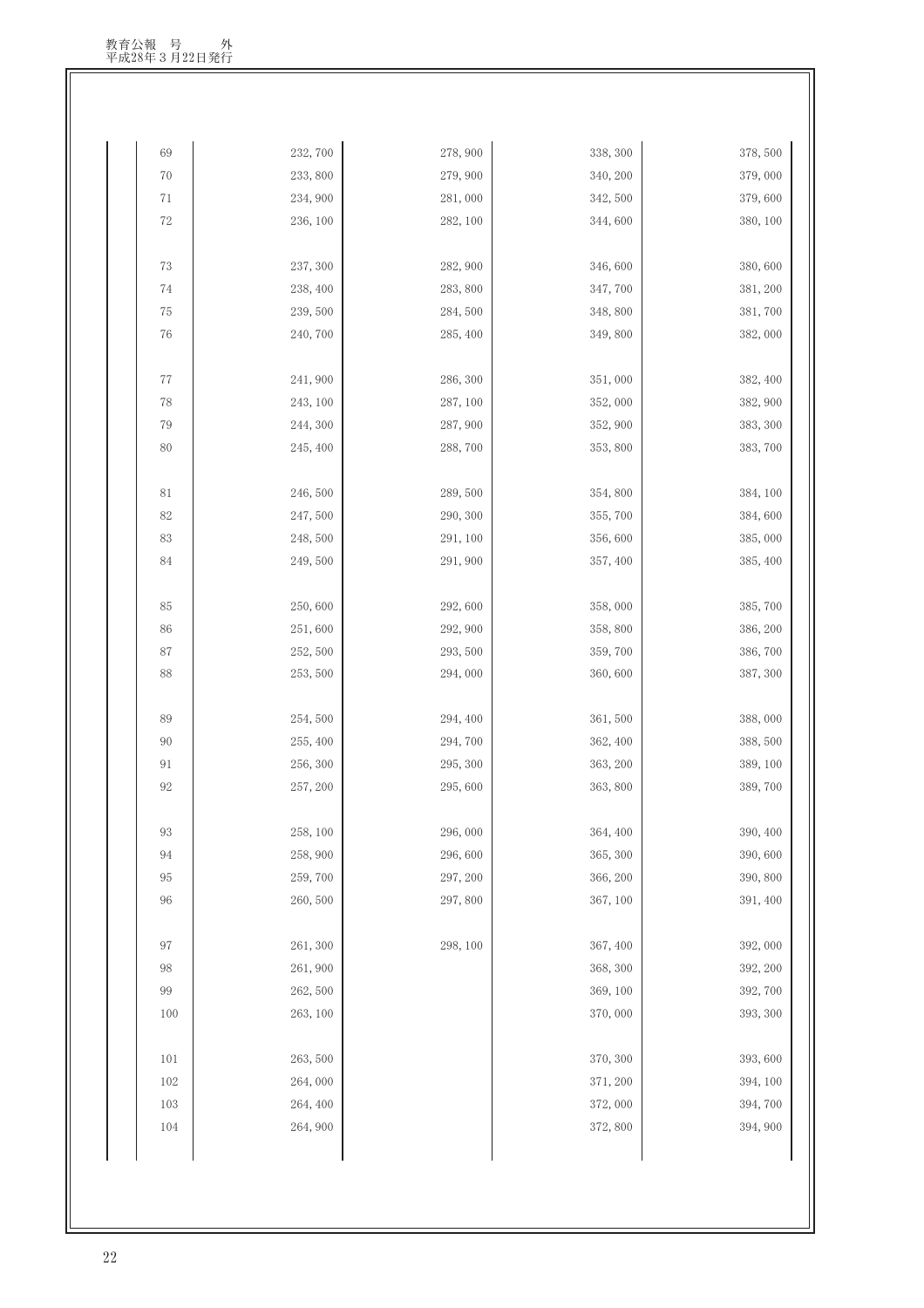| 再任<br>用職<br>員 |            | 192, 400 | 219,900 | 246,000             | 279, 300 |
|---------------|------------|----------|---------|---------------------|----------|
|               | 137        |          |         | 391, 300            |          |
|               | 136        |          |         | 390,800             |          |
|               | 135        |          |         |                     |          |
|               | 134        |          |         | 389,600<br>390, 200 |          |
|               | 133        |          |         | 389, 300            |          |
|               |            |          |         |                     |          |
|               | 132        |          |         | 389, 100            |          |
|               | 131        |          |         | 388,500             |          |
|               | 130        |          |         | 387, 900            |          |
|               | 129        |          |         | 387, 400            |          |
|               |            |          |         |                     |          |
|               | 128        |          |         | 387, 200            |          |
|               | 127        |          |         | 386,600             |          |
|               | $126\,$    |          |         | 386, 100            |          |
|               | 125        |          |         | 385,600             |          |
|               |            |          |         |                     |          |
|               | 124        |          |         | 385, 400            |          |
|               | 123        |          |         | 384,800             |          |
|               | 122        |          |         | 384, 200            |          |
|               | 121        |          |         | 383,600             |          |
|               |            |          |         |                     |          |
|               | 120        |          |         | 383, 200            |          |
|               | 119        |          |         | 382,600             |          |
|               | 117<br>118 |          |         | 382,000             |          |
|               |            | 269,900  |         | 381, 400            |          |
|               | 116        | 269,700  |         | 380,700             |          |
|               | 115        | 269, 300 |         | 379, 900            |          |
|               | 114        | 268,900  |         | 379, 200            |          |
|               | 113        | 268,500  |         | 378,500             | 398, 900 |
|               |            |          |         |                     |          |
|               | 112        | 268, 300 |         | 377, 900            | 398,600  |
|               | 111        | 268,000  |         | 377, 100            | 398, 200 |
|               | 110        | 267,700  |         | 376,600             | 397, 700 |
|               | 109        | 267, 400 |         | 375, 700            | 397, 400 |
|               |            |          |         |                     |          |
|               | 108        | 267,000  |         | 375, 400            | 396, 700 |
|               | 107        | 266,500  |         | 374,500             | 396, 100 |
|               | 106        | 266,000  |         | 374,000             | 395, 700 |
|               | $105\,$    | 265, 500 |         | 373, 200            | 395, 500 |

(二) この表の「再任用職員以外の職員」とは、現業職員のうち再任用職員を除いた現業職員をいう。